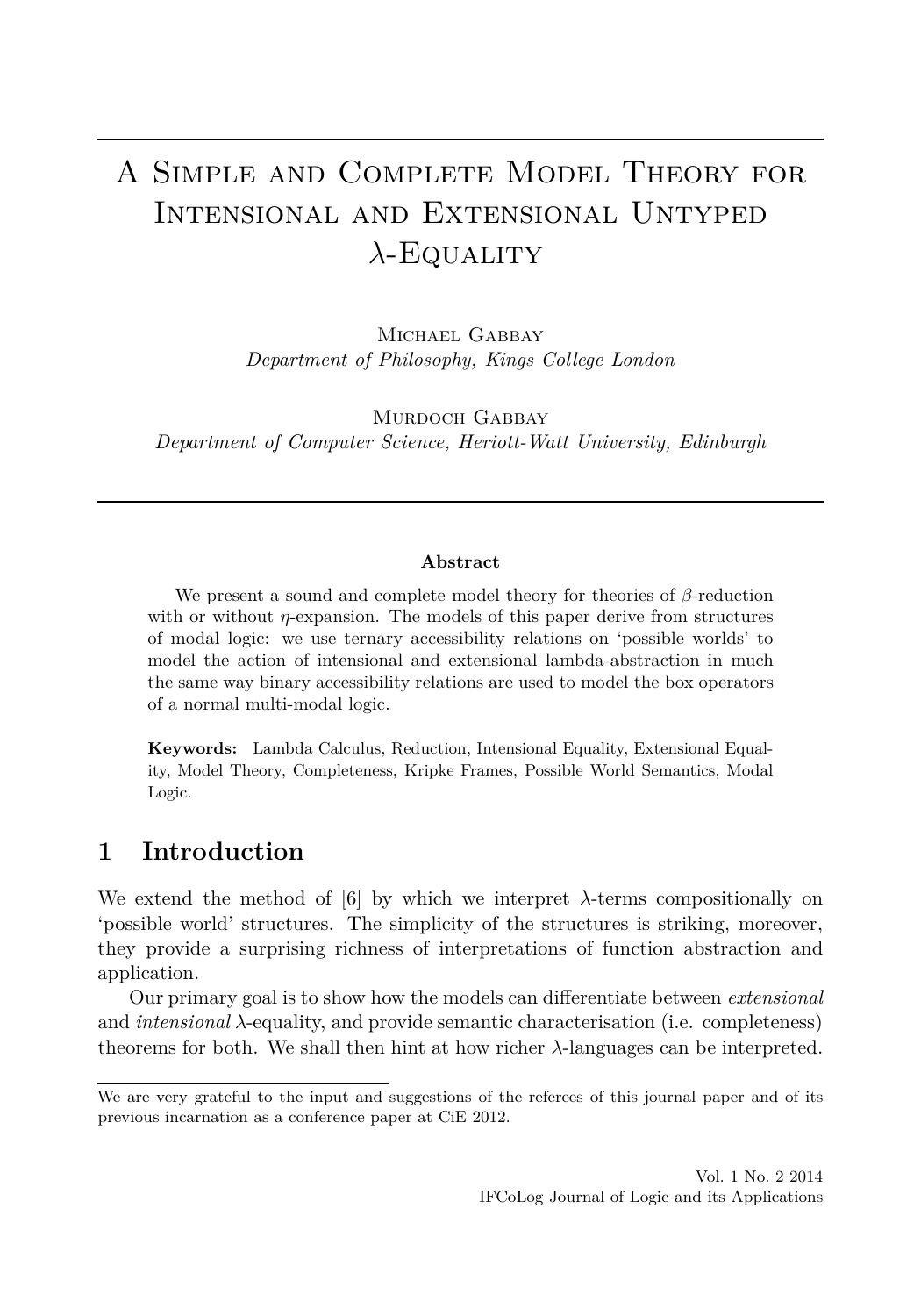The key idea in this paper is a class of models, presented in Section [2.2,](#page-4-0) although an important syntactic consideration is required first in Section [2.1.](#page-1-0) These ideas bear some similarity to the reduction models of [\[18\]](#page-23-0) in that they get us as far as *λ*-reduction only. Then, in Section [4](#page-14-0) we use the results of the earlier sections to provide a characterisation theorem for *λ*-equality (both with and without *η*-equality, i.e. extensional and intensional).

# <span id="page-1-0"></span>**2 The models, computation, logic**

## **2.1 The language and logic**

**Definition 2.1.** Fix a countably infinite set of **variables**.

Define a language  $\mathcal{L}_{\lambda}$  of  $\lambda$ **-terms** by: t := x |  $\lambda$ x.t | t⋅t *λ*x binds in *λ*x*.*t. For example, x is bound (not free) in *λ*x*.*x⋅y.

We write  $t[x/s]$  for the usual capture-avoiding substitution. For example,  $(\lambda z.y)[y/x] = \lambda z.x$ , and  $(\lambda x.y)[y/x] = \lambda z.x$  where z is an arbitrary fresh variable. If  $x_1 \ldots x_n$  is a sequence of variables and  $t_1 \ldots t_n$  is an equally long sequence of terms then we write  $\mathbf{t}[\mathbf{x}_i/\mathbf{t}_i]$  for the simultaneous substitution in  $\mathbf{t}$  of each  $\mathbf{x}_i$  by its corresponding t*<sup>i</sup>* .

We write t[x∶−s] for the (unusual) non-capture avoiding substitution. For example, (*λ*x*.*x)[x∶−y] = *λ*x*.*y, and (*λ*x*.*y)[y∶−x] = *λ*x*.*x

We now turn to *λ*-reduction. It is important for us to consider not merely the relation of *λ*-reduction, but a relation of *λ*-reduction *with assumptions*. We therefore need to define some basic, and familiar, rules of *λ*-reduction but allow for a set of assumed additional reductions.

**Remark 2.2.** We shall define a basic relation on terms that follows the familiar reduction rule of *β*-contraction (Definition [2.3\)](#page-1-1). To help with the completeness theorem of Section [3](#page-8-0) we will need to consider a conservative extension of the familiar *λ*-calculus (Definition [2.5\)](#page-1-2). To facilitate the proof that this extension really is conservative (Theorem [2.8\)](#page-2-0), we present the *λ*-calculus in the non-axiomatic style of [\[12,](#page-22-1) Def. 1.24].

<span id="page-1-1"></span>**Definition 2.3.** Let  $\Gamma$  be a set of pairs of terms of  $\mathcal{L}_{\lambda}$ . We define a **reduction relation**  $\rightarrow$ <sub>Γ</sub> on terms of  $\mathcal{L}_{\lambda}$  using Figure [1.](#page-2-1) A **derivation** is a sequence of terms  $t_1, \ldots, t_n$  such that  $t_i \longrightarrow_{\Gamma} t_{i+1}$  for each  $1 \leq i \leq n$ .

<span id="page-1-2"></span>**Remark 2.4.** If  $\Gamma = \emptyset$  then  $\longrightarrow_{\Gamma}$  is the familiar relation of untyped  $\beta$ -reduction.

**Definition 2.5.** Define  $\mathcal{L}^*_{\lambda}$  by: t ::= x |  $\lambda$ x*.t* | t⋅t | t \* t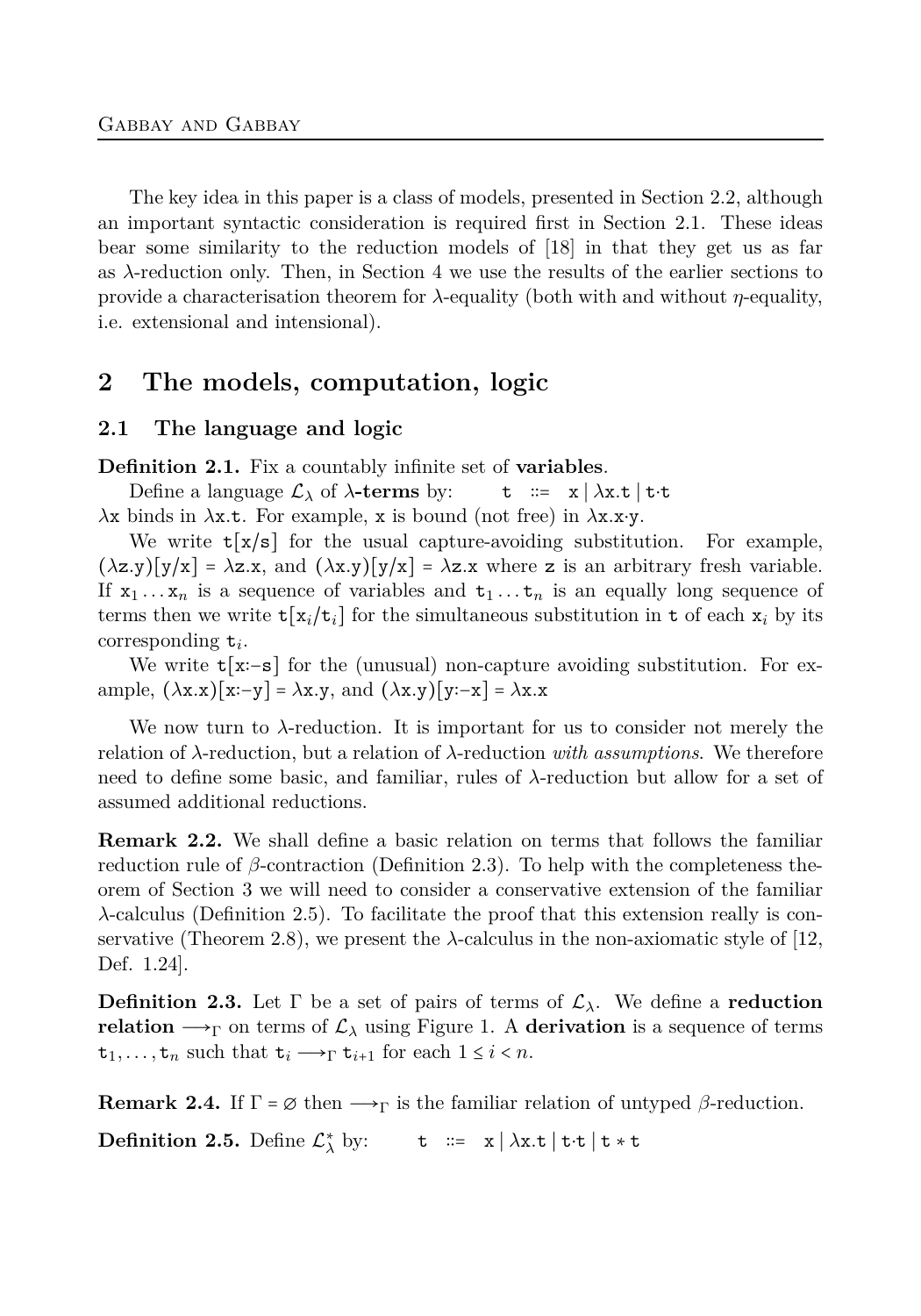<span id="page-2-1"></span>Let x occur free *only once* in t. Let  $x_1 \ldots x_n$  be any sequence of variables and  $t_1 \ldots t_n$ be any (equally long) sequence of terms.

$$
\begin{array}{ll}\n(\beta) & \mathbf{t}[\mathbf{x} : -(\lambda \mathbf{x} . \mathbf{s}) \cdot \mathbf{r}] \longrightarrow_{\Gamma} \mathbf{t}[\mathbf{x} : -\mathbf{s}[\mathbf{x}/\mathbf{r}]] \\
(ass) & \mathbf{t}[\mathbf{x} : -\mathbf{s}[\mathbf{x}_i/\mathbf{t}_i]] \longrightarrow_{\Gamma} \mathbf{t}[\mathbf{x} : -\mathbf{r}[\mathbf{x}_i/\mathbf{t}_i]] \\
(\alpha) & \mathbf{t}[\mathbf{x} : -\lambda \mathbf{y} . \mathbf{s}] \longrightarrow_{\Gamma} \mathbf{t}[\mathbf{x} : -\lambda \mathbf{z} . \mathbf{s}[\mathbf{y}/\mathbf{z}]]\n\end{array} \tag{8, r} \in \Gamma
$$

The rule (*ass*) says that any (capture avoiding) substitution instance of s may be replaced in any t, without worrying about variable capture, by its matching substitution instance of  $r<sup>1</sup>$ .

|  | Figure 1: $\lambda$ -reduction for $\mathcal{L}_{\lambda}$ |  |  |
|--|------------------------------------------------------------|--|--|
|--|------------------------------------------------------------|--|--|

<span id="page-2-2"></span>Let x occur free *only once* in **t**. Let  $x_1 \ldots x_n$  be any sequence of variables and  $t_1 \ldots t_n$ be any (equally long) sequence of terms.

> $(β)$  t[x:−( $\lambda$ x*.*s)⋅r]  $\Longrightarrow$ <sub>Γ</sub> t[x:−s[x/r]]  $(\text{ass}) \qquad \mathbf{t}[\mathbf{x}:\mathbf{-s}[\mathbf{x}_i/\mathbf{t}_i]] \Longrightarrow_{\Gamma} \mathbf{t}[\mathbf{x}:\mathbf{-r}[\mathbf{x}_i/\mathbf{t}_i]] \qquad \langle \mathbf{s}, \mathbf{r} \rangle \in \Gamma$ ( $\alpha$ ) t[x:− $\lambda$ y*.*s]  $\implies$ <sub>Γ</sub> t[x:− $\lambda$ z*.s*[y/z]] (*β* ∗  $t[x:-(\lambda x.s)*r] \Longrightarrow_{\Gamma} t[x:-s[x/r]]$  $(tsub)$  t[x:−s⋅r]  $\Longrightarrow$ <sub>Γ</sub> t[x:−s \* r] (*η* ∗  $t[x:-s] \longrightarrow_{\Gamma} t[x:-\lambda y.(s * y)]$  (y not free in t)

| Figure 2: $\lambda$ -reduction for $\mathcal{L}^*_{\lambda}$ |  |
|--------------------------------------------------------------|--|
|--------------------------------------------------------------|--|

**Definition 2.6.** Let  $\Gamma$  be a set of pairs of terms of  $\mathcal{L}_{\lambda}$  (*not*  $\mathcal{L}_{\lambda}^{*}$ ). Define a reduction relation  $\Longrightarrow_{\Gamma}$  on terms of  $\mathcal{L}^*_{\lambda}$  using Figure [2.](#page-2-2) Again, a **derivation** is a sequence of terms  $t_1, \ldots, t_n$  such that  $t_i \Longrightarrow_{\Gamma} t_{i+1}$  for each  $1 \leq i < n$ .

**Remark 2.7.** Notice that we do not allow terms unique to  $\mathcal{L}^*_{\lambda}$  to be assumptions in derivations. This is because the paper is concerned with characterising reduction and equality only in the more familiar language  $\mathcal{L}_{\lambda}$ , and  $\mathcal{L}_{\lambda}^{*}$  is merely a means to that end. Allowing assumed reductions for  $\mathcal{L}^*_{\lambda}$  causes problems for the Theorem [2.8.](#page-2-0)

<span id="page-2-0"></span>**Theorem 2.8.** If  $t_1$  and  $t_2$  are terms of  $\mathcal{L}_\lambda$  then  $t_1 \Longrightarrow_\Gamma t_2$  implies  $t_1 \longrightarrow_\Gamma t_1$ . *In other words*  $\Longrightarrow_{\Gamma}$  *is* **conservative** *over*  $\longrightarrow_{\Gamma}$ *.* 

<sup>&</sup>lt;sup>1</sup>So for example if  $\langle x, \lambda y. (x \cdot y) \rangle \in \Gamma$  then  $\longrightarrow_{\Gamma}$  is a reduction relation allowing *η*-expansion: s may be rewritten, inside any term t, to *λ*y*.*(s⋅y) provided the lambda-operator *λ*y does not bind in s (although variables in s may be bound by abstractions in the wider context t.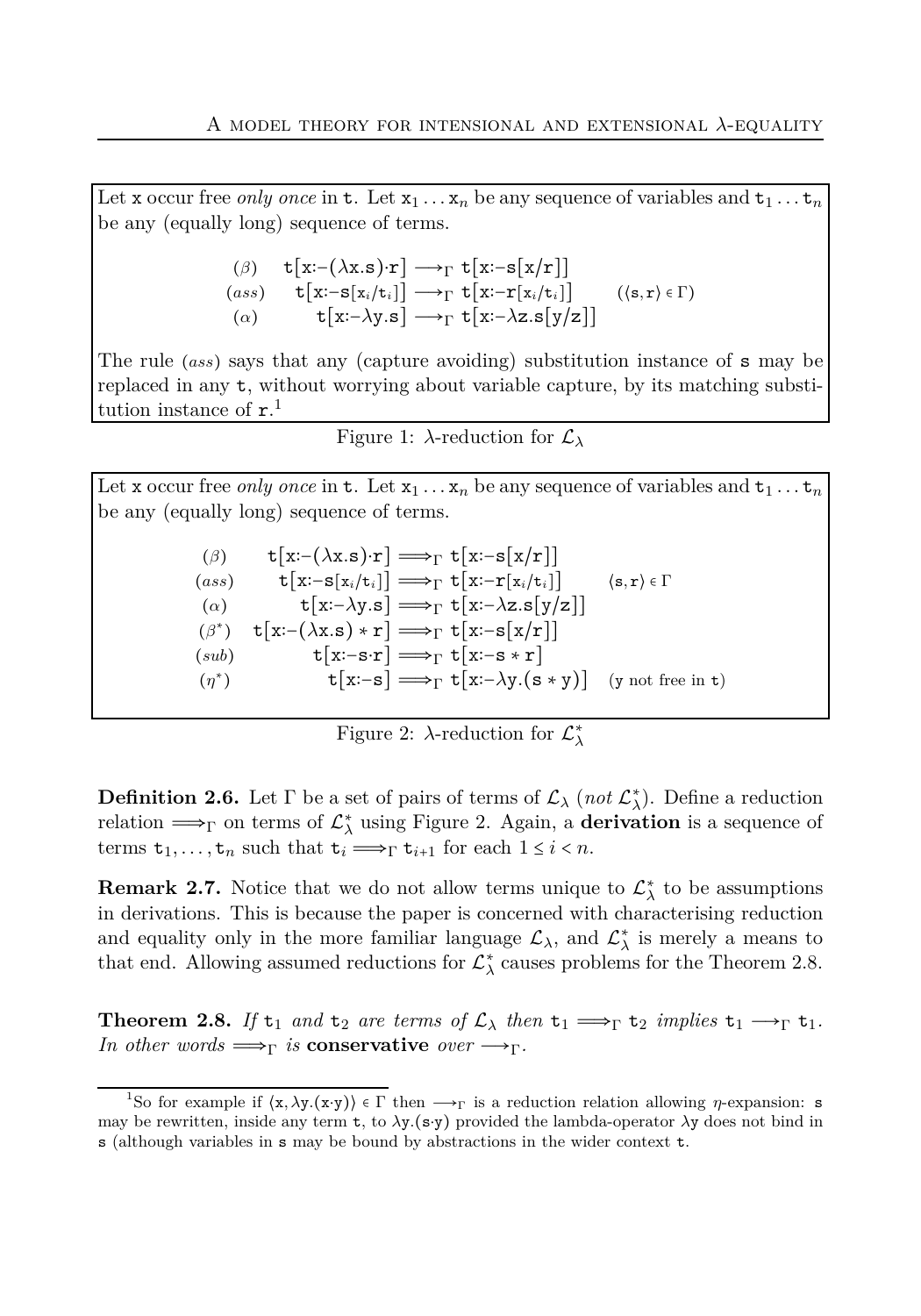*Proof.* Suppose that  $t_1 \Longrightarrow_\Gamma t_2$ , where  $t_1, t_2 \in \mathcal{L}_\lambda$ . We argue that any such derivation can be converted into a derivation that  $t_1 \longrightarrow_{\Gamma} t_2$ .

We first argue that any application of (*η*) or (*sub*) can be pushed after an application of any other rule or eliminated entirely.

• Suppose we have the following derivation segment:

$$
\mathtt{t}[\mathtt{x:}\mathtt{-s}]\mathop{\Longrightarrow}\limits^{(\eta^*)}\mathtt{t}[\mathtt{x:}\mathtt{-}\lambda \mathtt{y}.(\mathtt{s}\ast \mathtt{y})]\mathop{\Longrightarrow}\limits_{\Gamma} \mathtt{t}[\mathtt{x:}\mathtt{-}\lambda \mathtt{y}.(\mathtt{s}'\ast \mathtt{y})]
$$

where  $s'$  is derived from  $s$  by an application of any rule, then we may easily swap the rule applications:

$$
\mathtt{t}[\mathtt{x}\text{:-s}] \mathbin{\Longrightarrow}_{\Gamma} \mathtt{t}[\mathtt{x}\text{:-s}'] \mathbin{\overset{(\eta^*)}{\Longrightarrow}_{\Gamma} \mathtt{t}[\mathtt{x}\text{:-}\lambda \mathtt{y}.(\mathtt{s}'\ast \mathtt{y})]
$$

• The cases where t ′ [x∶−s] is derived from t[x∶−s] is similar. For example:

$$
t[z:-r[x:-s]] \stackrel{(\eta^*)}{\longrightarrow}_\Gamma t[z:-r[x:-\lambda y.(s*y)]] \stackrel{(ass)}{\longrightarrow}_\Gamma t[z:-r'[x:-\lambda y.(s*y)]]
$$

may be replaced, given that  $\Gamma$  contains only terms from  $\mathcal{L}_{\lambda}$ <sup>2</sup>, by:

$$
\mathtt{t}\big[z\!\!:\!\!-r[x\!\!:\!\!-s]\big]\!\stackrel{\scriptscriptstyle(ass)}{\Longrightarrow}_{\Gamma} \mathtt{t}\big[z\!\!:\!\!-r'[x\!\!:\!\!-s]\big]\!\stackrel{\scriptscriptstyle(\eta^*)}{\Longrightarrow}_{\Gamma} \mathtt{t}\big[z\!\!:\!\!-r'[x\!\!:\!\!-\lambda y.(s\ast y)]\big]
$$

There are also the following three special cases:

$$
t[x:-s\cdot r] \stackrel{(\eta^*)}{\Longrightarrow}_\Gamma t[x:-\lambda y.(s*y)\cdot r] \stackrel{(\beta)}{\Longrightarrow}_\Gamma t[x:-s\cdot r]
$$
  
becomes  

$$
t[x:-s\cdot r]
$$
  

$$
t[x:-s\cdot r] \stackrel{(\eta^*)}{\Longrightarrow}_\Gamma t[x:-\lambda y.(s*y)*r] \stackrel{(\beta^*)}{\Longrightarrow}_\Gamma t[x:-s*r]
$$
  
becomes  

$$
t[x:-s] \stackrel{(\eta^*)}{\Longrightarrow}_\Gamma t[x:-\lambda y.(s*y)] \stackrel{(\alpha)}{\Longrightarrow}_\Gamma t[x:-\lambda z.(s*z)]
$$
  
becomes  

$$
t[x:-s] \stackrel{(\eta^*)}{\Longrightarrow}_\Gamma t[x:-\lambda z.(s*z)]
$$

• By a similar reasoning it follows that (*sub*) can be pushed in front of any other rule, with the exception of the special case of the derivation segment

$$
\mathtt{t}[\mathtt{x:}\text{-}\lambda \mathtt{y.s} \text{-}\mathtt{r}] \stackrel{(\mathit{sub})}{\Longrightarrow}_\Gamma \mathtt{t}[\mathtt{x:}\text{-}\lambda \mathtt{y.s} \ast \mathtt{r}] \stackrel{(\beta^*)}{\Longrightarrow}_\Gamma \mathtt{t}[\mathtt{x:}\text{-}\mathtt{s}[\mathtt{y} / \mathtt{r}]]
$$

<sup>&</sup>lt;sup>2</sup>And so the application of (*ass*) cannot depend on the preceding application of ( $\eta^*$ ).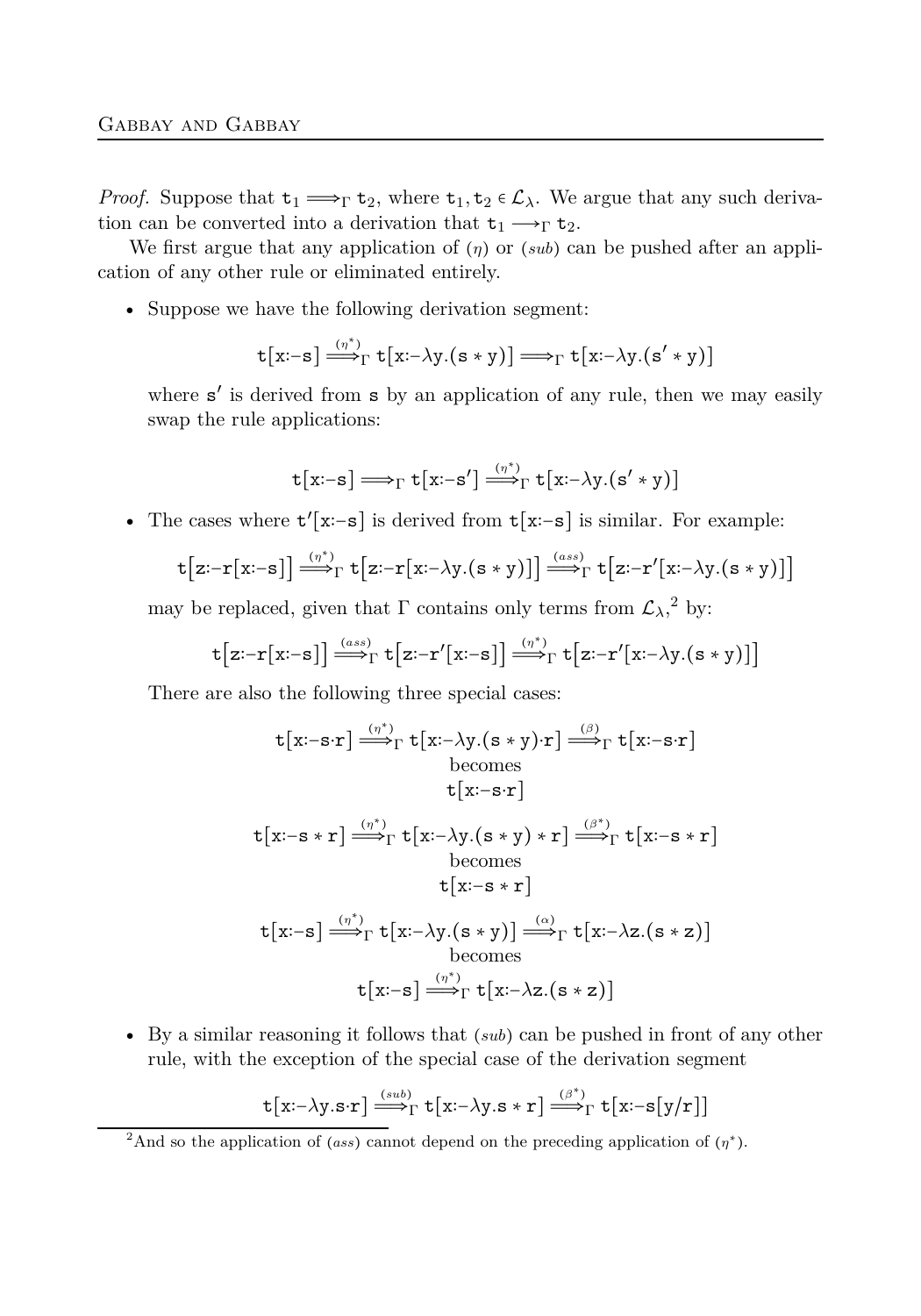which may be replaced by:

$$
\mathtt{t}[\mathtt{x:}\text{-}\lambda \mathtt{y}.\mathtt{s}\text{-}\mathtt{r}] \stackrel{(\beta)}{\Longrightarrow}_{\Gamma} \mathtt{t}[\mathtt{x:-s}[\mathtt{y}/\mathtt{r}]]
$$

It follows that any derivation may be replaced by a derivation where the last application is an instance of (*η*) or (*sub*), if either appears in the derivation at all. Since (*η*) and (*sub*) introduce an instance of  $\star$ , if  $t_2 \in \mathcal{L}_\lambda$  then no instances of (*η*) or (*sub*) occur in the derivation. Furthermore, since  $t_1 \in \mathcal{L}_{\lambda}$  it follows that the derivation contains no instances of  $(\beta^*)$  or occurrences of  $*$ . This implies that  $t_1 \longrightarrow_{\Gamma} t_2$ .  $\Box$ 

## <span id="page-4-0"></span>**2.2 Frames and interpreting** *λ***-terms**

Given Theorem [2.8](#page-2-0) we will work with  $\mathcal{L}^*_{\lambda}$ .

**Definition 2.9.** If *W* is a set, write  $\mathcal{P}(W)$  for the set of subsets of *W*. An **intensional frame**  $F$  is a 4-tuple  $(W, \bullet, \circ, H)$  where:

- − *W* a set of **worlds**,
- $-$  and  $\circ$  are functions from  $W \times W$  to  $\mathcal{P}(W)$  such that  $\bullet \subseteq \circ$ .
- $-H \subseteq \mathcal{P}(W)$ .

**Remark 2.10.** Subsets of *W* will serve as denotations of *λ*-terms (Definition [2.13\)](#page-5-0) and  $H \subseteq \mathcal{P}(W)$  ('*H*' for 'Henkin') plays a similar role to the structure of Henkin models for higher-order logic [\[2,](#page-22-2) [11,](#page-22-3) [19\]](#page-23-1). This makes our completeness results possible and is a famous issue for second- and higher-order logics: powersets are too large and for completeness results to be possible we must cut them down — at least when we quantify. This is why in Definition [2.13,](#page-5-0) the binders restrict quantification from  $\mathcal{P}(W)$  down to  $H$ .

The reader familiar with modal logic can think of ● and ○ as ternary 'accessibility relations'  $R_{\bullet}$  and  $R_{\circ}$  such that  $R_{\bullet}w_1w_2w_3$  if and only if  $w_3 \in w_1 \bullet w_2$  (and similarly for  $R_{\circ}$ ). We can also think of  $\bullet$  and  $\circ$  as non-deterministic 'application' operations, but note that intensional frames are not applicative structures — an applicative structure would map  $W \times W$  to *W*, whereas in the case of intensional frames,  $W \times W$ maps to  $\mathcal{P}(W)$ .

<span id="page-4-2"></span><span id="page-4-1"></span>**Definition 2.11.** Let  $F = (W, \bullet, \circ, H)$  be an intensional frame and  $S_1, S_2 \subseteq W$ and  $w \in W$ . Then the functions • and  $\circ$  induce functions from  $W \times \mathcal{P}(W)$  and  $\mathcal{P}(W) \times \mathcal{P}(W)$  to  $\mathcal{P}(W)$  by:  $w \bullet S = \bigcup \{w \bullet w' \mid w' \in S\}$  and  $S_1 \bullet S_2 = \bigcup \{w_1 \bullet w_2 \mid w' \in S \}$  $w_1 \in S_1$ ,  $w_2 \in S_2$  (and similarly for  $\circ$ ).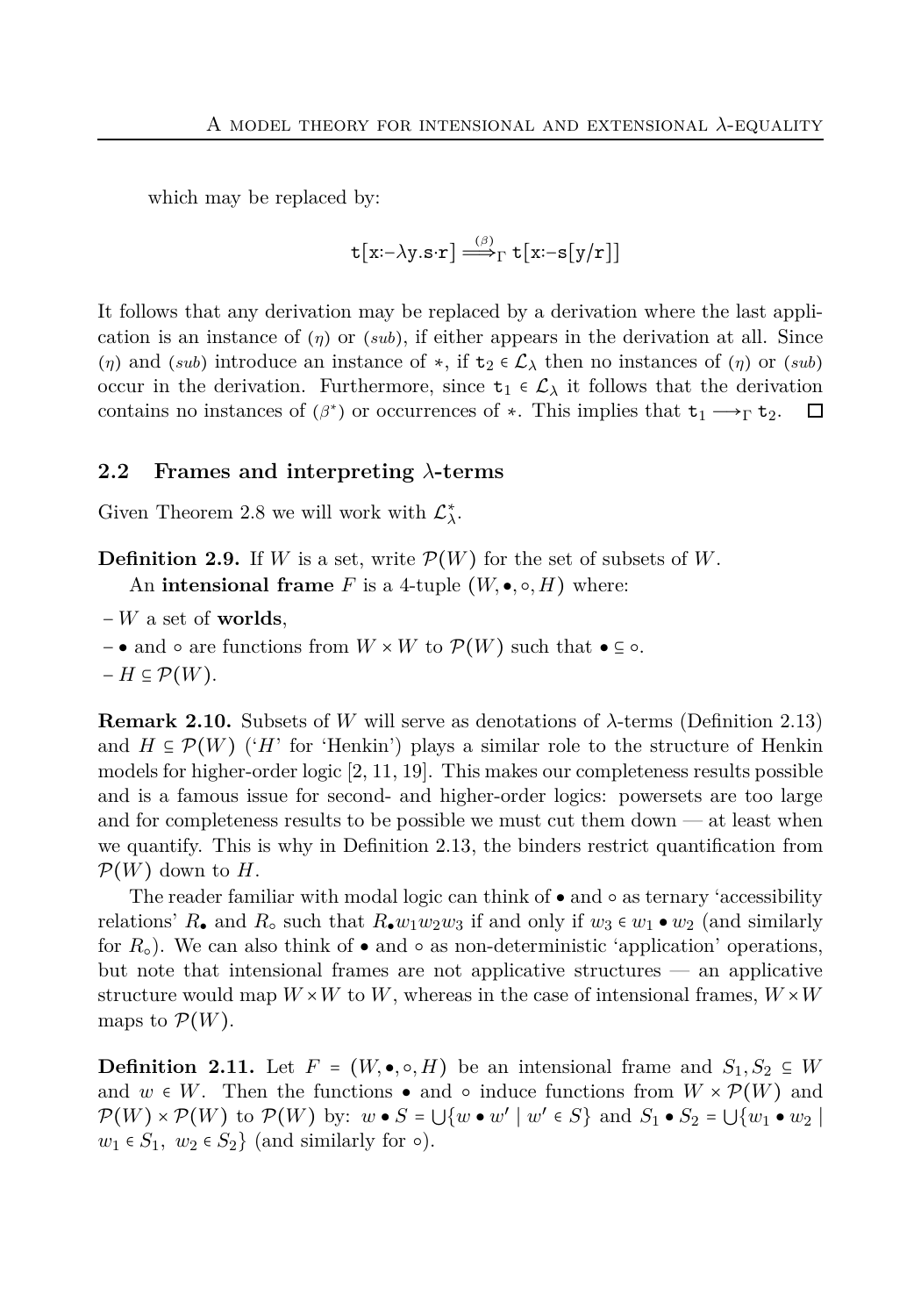**Definition 2.12.** Suppose  $F = (W, \bullet, \circ, H)$  is a frame. A **valuation** (to F) is a map from variables to sets of worlds (elements of  $\mathcal{P}(W)$ ) that are in *H*. *v* will range over valuations.

If x is a variable,  $h \in H$ , and v is a valuation, then write  $v[x \mapsto h]$  for the valuation mapping x to h and mapping y to  $v(y)$  for any other y.

<span id="page-5-0"></span>**Definition 2.13.** Define an **denotation** of t inductively by:

$$
[[x]]v = v(x) \qquad [[t \cdot s]]v = [[t]]v \bullet [[s]]v \qquad [[t * s]]v = [[t]]v \circ [[s]]v
$$

$$
[[\lambda x.t]]v = \{w \mid w \circ h \in [[t]]v[x \mapsto h] \text{ for all } h \in H\}
$$

**Remark 2.14.** By elementary set theory:  $[\![\lambda \mathbf{x}.\mathbf{t}]\!]^v = \bigcap_{h \in H} \{w \mid w \circ h \subseteq [\![\mathbf{t}]\!]^v^{[\mathbf{x} \mapsto h]}\}$ 

We are particularly interested in frames where the denotation of every *λ*-term is a member of *H*. This is because Definition [2.13](#page-5-0) interprets *λ* as a kind of quantifier over all members of  $H$ .  $\beta$ -reduction is then valid analogously to universal instantiation in first order logic ( $\forall x.Fx \in Ft$ ),<sup>3</sup> and so requires that every possible instantiation (i.e. every term denotation) is a member of *H*.

<span id="page-5-2"></span>**Remark 2.15.** Consider the definition of application and abstraction in a graph model with carrier set  $\mathcal{P}(A)$  (Scott semantics), where  $\mapsto \mathcal{P}_{fin}(A) \times A \mapsto A$  is an arbitrary injective map and  $v : Var \mapsto \mathcal{P}(A)$  is an arbitrary environment:

$$
X \bullet Y = \{ \alpha \mid (\exists a \subseteq_{fin} A) \text{ s.t. } a \mapsto \alpha \in X \text{ and } a \subseteq Y \} \qquad (X, Y \subseteq A)
$$
  
\n
$$
[[\lambda x.t]]^{v} = \{ a \mapsto \alpha \mid \alpha \in [[t]]^{v[x \mapsto a]} \} \qquad (t \text{ a lambda term})
$$
  
\n
$$
= \{ a \mapsto \alpha \mid (\forall h \in \mathcal{P}(A)) \{ a \mapsto \alpha \} \bullet h \subseteq [[t]]^{v[x \mapsto h]} \}
$$

Very roughly speaking (our construction is more general), the above definitions of application and abstraction in graph models are abstracted in this paper as follows, where *H* is a fixed subset of  $P(A)$ :

•: 
$$
H \times H \mapsto H
$$
 = any linear map in both arguments  
\n
$$
[[\lambda x.t]]^v = {\alpha | (\forall h \in H) {\alpha} \cdot h \subseteq [[t]]^{v[x \mapsto h]}}
$$

where  $v: Var \mapsto H$  is an *H*-environment. This semantics is of perhaps of additional interest because it does not codify the step functions of continuous semantics.

<span id="page-5-1"></span>**Lemma 2.16.** *1.* If x *is not free in* **t**, then for any  $h \in H$ ,  $[[t]]^v = [[t]]^{v[x \mapsto h]}$ . 2.  $[[t[x/s]]]^{v} = [[t]]^{v[x \mapsto [[s]]^{v}}]$ 

<sup>&</sup>lt;sup>3</sup>Perhaps a better analogy would be  $\forall x. (Fx \rightarrow Gx) \land Ft \vDash Gt$ , where conjunctions corresponds to ⋅ and the quantified expression corresponds to a *λ*-term.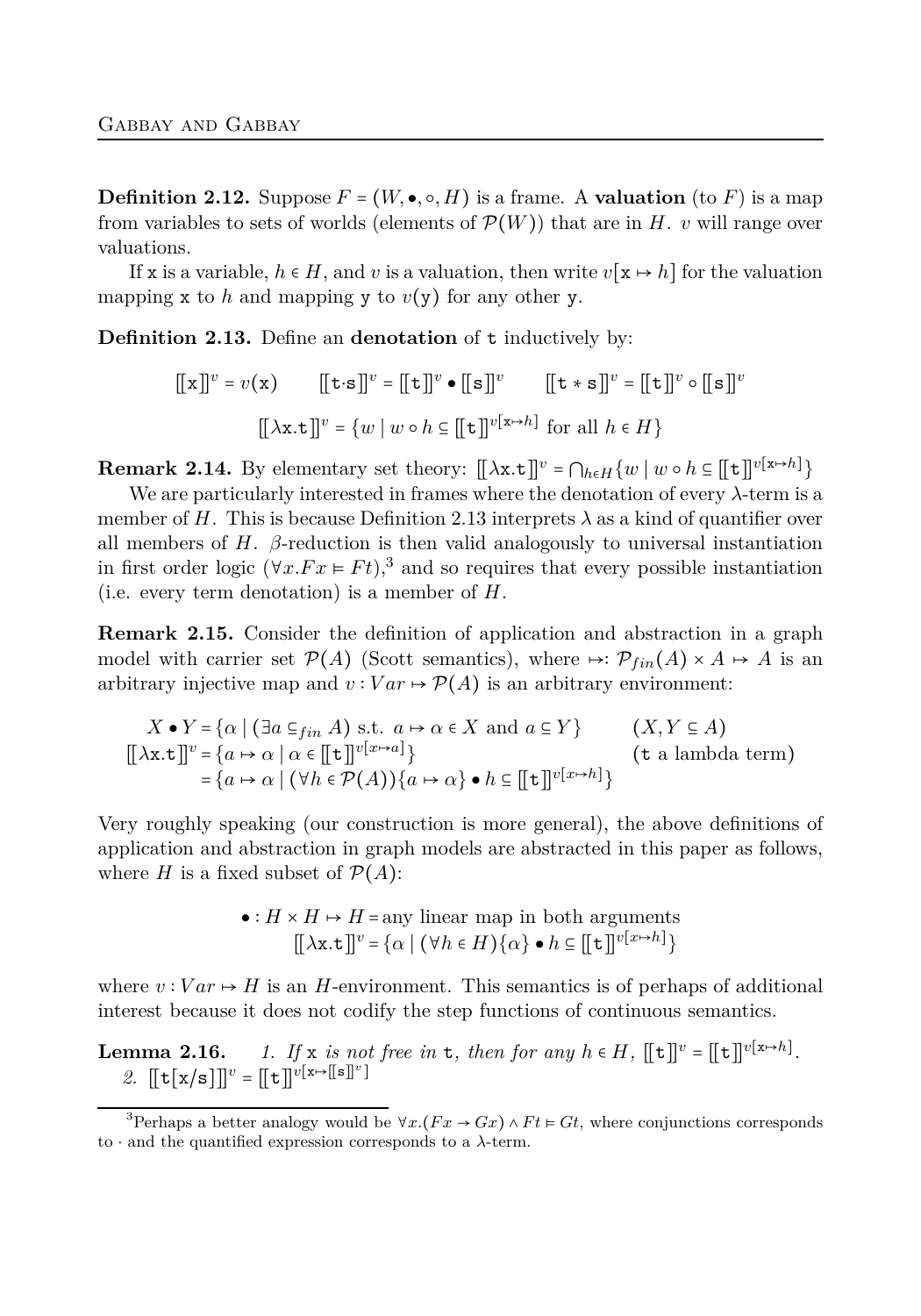<span id="page-6-0"></span>*Proof.* Both parts follow by easy inductions on t.

**Definition 2.17.** A frame is **faithful** when for every *v* and every  $\mathbf{t} \in \mathcal{L}_{\lambda}$ ,  $[\![\mathbf{t}]\!]^v \in H$ . That is, a frame is faithful when *H* contains the interpretation of every  $\lambda$  term in  $\mathcal{L}_{\lambda}$  independently of *v*.

**Remark 2.18.** Definition [2.17](#page-6-0) is not ideal. A semantic characterisation of faithfulness — as a condition on *H*, • and  $\circ$  — is desirable. We cannot present such a charactersiation in this paper except in the special cases of theories of *β*-equality which we defer until [5.1](#page-20-0) of Section [5.](#page-19-0) In spite of this, the structures characterised by [2.17](#page-6-0) are informative because they allow us to break down *λ*-abstraction into a quantification over worlds with a ternary accessibility relation; the denotations of *λ*-terms then become simply sets of worlds. On this analysis the domain of quantification for *λ*-abstraction — the actual set of denotations of *λ*-terms — is *H*, a subset of the set of all possible denotations  $\mathcal{P}(W)$ . This is a common pattern, for example in topological semantics for modal logics and for intuitionistic logic the set of denotations, the analogue of *H*, is the set of all open subsets of the domain rather than the powerset itself. It is then no accident that *H* will reveal further significance: it will be useful later in characterising the difference between extensional and intensional *λ*-calculus (see Remark [3.18\)](#page-12-0). Unlike in the modal case, we offer no general way in this paper of characterising *H* beyond simply saying that it must contain  $[[t]]^v$  for each valuation *v* and term **t**. For a considerably more complex characterisation of  $H$  in topological terms see [\[8\]](#page-22-4).

<span id="page-6-1"></span>**Lemma [2](#page-2-2).19.** *If we interpret*  $\Longrightarrow_{\Gamma}$  *as subset inclusion then all the rules of Figure 2 are sound for faithful intensional frames.*

*Proof.* By routine calculations from the definitions. We show only ( $\beta$ ) and ( $\eta^*$ ) here, the others are equally straightforward.

$$
[[\lambda x.t.s]]^v
$$
  
\n
$$
= [[\lambda x.t]]^v \bullet [[s]]^v
$$
  
\n
$$
= [\lambda x.t]^v \bullet [[s]]^v
$$
  
\n
$$
= [\lambda x \cdot t]^v \bullet [[s]]^v \bullet [[s]]^v
$$
  
\n
$$
= \{w \mid w \circ [[s]]^v \subseteq [[t]]^{v[x \to [[s]]^v]} \bullet [[t]]^v
$$
  
\n
$$
= [t]^v[x \to [[s]]^v]
$$
  
\n
$$
= [[t]]^{v[x \to [[s]]^v]}
$$
  
\n
$$
= [[t]x/s]]^v
$$
  
\n
$$
= [[t]x \land [t]]^v
$$
  
\n
$$
= [\lambda x.(t * x)]]^v
$$
  
\n
$$
= [[\lambda x.(t * x)]]^v
$$
  
\n
$$
= [\lambda x.(t * x)]]^v
$$
  
\n
$$
= [\lambda x.(t * x)]]^v
$$
  
\n
$$
= [\lambda x.((t * x)]]^v
$$
  
\n
$$
= [\lambda x.((t * x)]]^v
$$
  
\n
$$
= [\lambda x.((t * x)]]^v
$$
  
\n
$$
= [\lambda x.((t * x)]]^v
$$
  
\n
$$
= [\lambda x.((t * x)]]^v
$$
  
\n
$$
= [\lambda x.((t * x) - \lambda x.)]^v
$$
  
\n
$$
= [\lambda x.((t * x) - \lambda x.)]^v
$$
  
\n
$$
= [\lambda x.((t * x) - \lambda x.)]^v
$$
  
\n
$$
= [\lambda x.((t * x.)]^v
$$
  
\n
$$
= [\lambda x.((t * x.)]^v
$$
  
\n
$$
= [\lambda x.((t * x.)]^v
$$
  
\n
$$
= [\lambda x.((t * x.)]^v
$$
  
\n
$$
= [\lambda x.((t * x.)]^v
$$
  
\n
$$
= [\lambda x.((t * x.)]^v
$$
  
\n
$$
= [\lambda x.((t * x.)]^v
$$
  
\n
$$
= [\lambda x.((t * x.)]^v
$$
<

口

口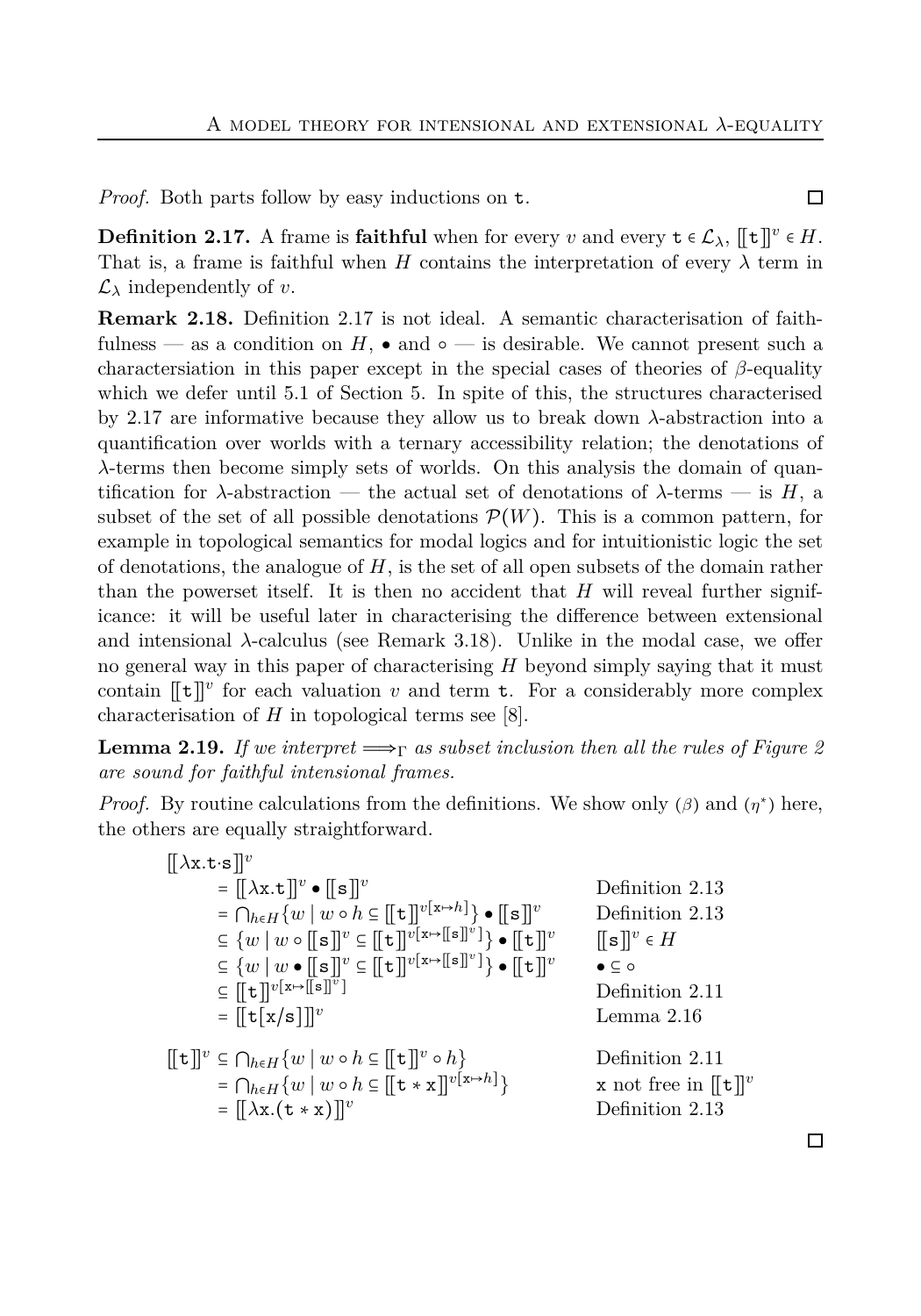#### <span id="page-7-2"></span>**2.3 Soundness**

**Definition 2.20.** − A **model** *M* is a pair ⟨*F, v*⟩ where *F* is a faithful intensional frame and *v* is a valuation on *F* such that  $v(t) \in H \in F$  for every **t**.

 $- A$  frame *F* is  $\Gamma$ -**sensitive** if  $[[\mathbf{t}]]^v \subseteq [[\mathbf{s}]]^v$  for every *v* and every  $\langle \mathbf{t}, \mathbf{s} \rangle \in \Gamma$ .

− A model ⟨*F, v*⟩ is Γ-**sensitive** if *F* is Γ-sensitive.

**Remark 2.21.** We could have defined a model as a pair  $\langle F, v \rangle$  where *F* is a (possibly not faithful) frame and *v* is a valuation on *F* such that  $[[t]]^v \in H \in F$  for every **t**. But since the completeness theorem [3.12](#page-11-0) holds for the stronger notion of a model we shall use that. Intuitively a Γ-sensitive frame or model can be thought of as giving  $\langle \mathbf{t}, \mathbf{s} \rangle \in \Gamma$  the meaning that however the variables of  $\mathbf{t}$  and  $\mathbf{s}$  are interpreted, t's denotation is a subset of s's.

**Remark 2.22.** This paper approaches lambda calculus from the angle of modal logic and so we retain the 'normal' practice of describing the model theory in terms of frames and models: a frame is sufficient to fix the interpretation of the closed terms, and a model interprets the open terms (e.g. as in [\[10\]](#page-22-5). This also matches the 'normal' practice in the model theory of first order logic of distinguishing a structure from a model – a structure together with a variable assignment – as in [\[3\]](#page-22-6). This differs from the 'normal' terminology for lambda calculus which would use the term 'model' to refer to our frames (e.g. in [\[1\]](#page-22-7)).

<span id="page-7-0"></span>**Lemma 2.23.** ● *and* ○ *are* **monotone**. That is,  $h_1 \subseteq h_2$  *implies*  $h \cdot h_1 \subseteq h \cdot h_2$  *and*  $h_1 \bullet h \subseteq h_2 \bullet h$  *for any h, and similarly for*  $\circ$ *.* 

*Proof.* By the pointwise definitions of • and ∘. For example:

*h* ● *h*<sub>1</sub> =  $\bigcup \{ w \cdot w_1 \mid w \in h \text{ and } w_1 \in h_1 \}$  Def. [2.11](#page-4-1) ⊆ ⋃{*w* ● *w*<sup>1</sup> ∣ *w* ∈ *h* and *w*<sup>1</sup> ∈ *h*2} if *h*<sup>1</sup> ⊆ *h*<sup>2</sup>

 $\Box$ 

<span id="page-7-1"></span>**Lemma 2.24.** *If*  $[[s]]^v \subseteq [[r]]^v$  *for all v on some faithful F, then for any v on F* [[t[x∶−s]]]*<sup>v</sup>* ⊆ [[t[x∶−r]]]*<sup>v</sup>*

*Proof.* By induction on t.

− If t is a variable the result is easy.

 $-$ If t is t<sub>1</sub>⋅t<sub>2</sub> or t<sub>1</sub>  $\star$  t<sub>2</sub> then the result follows from the induction hypothesis and the monotonicity of  $\bullet$  and  $\circ$  (Lemma [2.23\)](#page-7-0).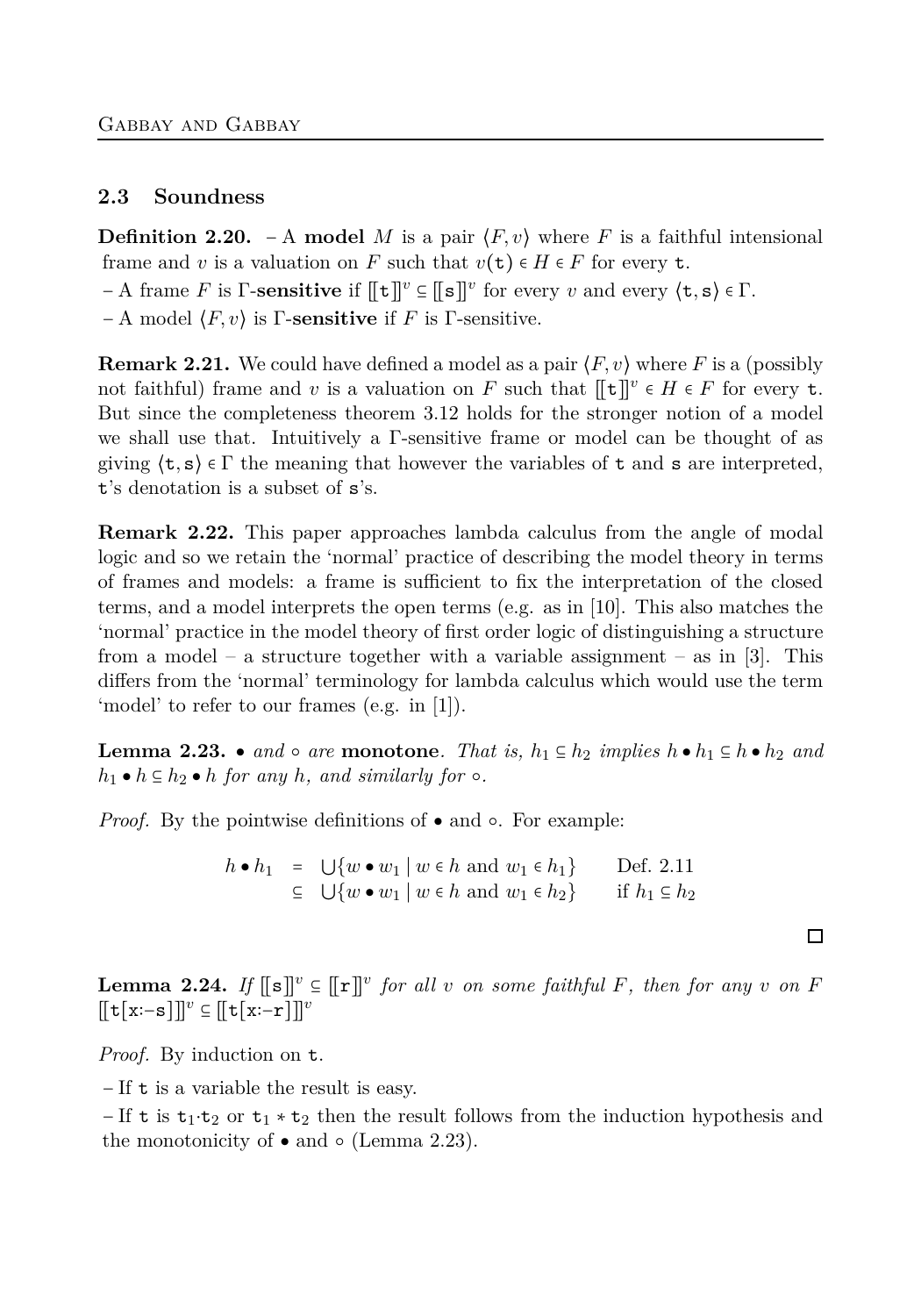− If t is *λ*xt′ , then t[x∶−s] is *λ*x*.*t ′ [x∶−s]. And so:

$$
\begin{array}{rcl}\n\left[\left\{\lambda x.t'[x:-s]\right\}\right]^{v} & = & \bigcap_{h\in H} \{w \mid w \circ h \in \left[\left[t'[x:-s]\right]\right]^{v[x\mapsto h]}\} & \text{Def. 2.13} \\
& \subseteq & \bigcap_{h\in H} \{w \mid w \circ h \in \left[\left[t'[x:-r]\right]\right]^{v[x\mapsto h]}\} & \text{Ind. Hyp} \\
& = & \left[\left[\lambda x.t'[x:-r]\right]\right]^{v} & \text{Def. 2.13}\n\end{array}
$$

And the argument is similar if  $t$  is  $\lambda y.t'$  for  $y \neq x$ 

<span id="page-8-1"></span>**Theorem 2.25.**  $t \rightarrow \infty$  s *implies*  $[[t]]^v \subseteq [[s]]^v$  *in all* Γ*-sensitive (faithful) models M.*

*Proof.* Theorem [2.19](#page-6-1) entails that each rule of Figure [2](#page-2-2) holds in all models, and by definition, if  $\langle \mathbf{t}, \mathbf{s} \rangle \in \Gamma$  then  $[\![ \mathbf{t} ]\!]^v \subseteq [\![ \mathbf{s} ]\!]^v$  for all *v* in any Γ-sensitive model. The result then follows by Lemma [2.24.](#page-7-1)  $\Box$ 

## <span id="page-8-0"></span>**3 Completeness for** *λ***-reduction**

Ultimately, we wish to show that if  $t \rightarrow$ <sub>r</sub> s then there is a Γ-sensitive model M (Def. [2.20\)](#page-7-2) where  $[[t]]^v \notin [[s]]^v$ . We first show that  $t \Longrightarrow_{\Gamma} s$  implies such an *M* exists if  $t, s \in \mathcal{L}_{\lambda}$ , and then we appeal to Theorem [2.8.](#page-2-0)

First we form the languages  $\mathcal{L}_{\lambda_c}, \mathcal{L}_{\lambda_c}^*$  by adding infinitely many new constant symbols  $c_1, c_2...$  to  $\mathcal{L}_{\lambda}$  and  $\mathcal{L}_{\lambda_c}^*$ . Since the language is countable we can enumerate its terms  $t_1, t_2, \ldots$ , which may contain the new constants, and the new constants alone  $c_1, c_2, \ldots$ . We describe a one-one function f from terms to constants.

 $f(\mathbf{t}_i) = \mathbf{c}_j$  where *j* is the least number such that  $j > i$  and  $\mathbf{c}_j$  does not occur in  $t_i$  nor is the value under f of any  $t_k$  for  $k < i$ .

Thus *f* is a one-one function that assigns a distinct 'fresh' constant to each term of the language, so  $f(\tau)$  is a constant that 'names'  $\tau$ . These play the role of witness constants in the construction of the canonical frame in Theorem [3.8.](#page-9-0) The  $f(\mathbf{t})$  also help us carry out inductions on the size of  $\lambda$ -terms, as  $\mathsf{t}[x/f(\mathbf{s})]$  is smaller than  $\lambda x.\mathbf{t}$ even if  $t[x/s]$  might not be.

**Definition 3.1.** Define a reduction relation  $\Longrightarrow^f_{\Gamma}$  on terms of of  $\mathcal{L}^*_{\lambda_c}$  by setting  $t \Longrightarrow^f_\Gamma \mathbf{s}$  if  $t \Longrightarrow_\Gamma \mathbf{s}$  and using the rule:

$$
\text{(con)} \quad \mathbf{t}[\mathbf{x}/\mathbf{s}] \Longrightarrow_{\Gamma}^{f} \mathbf{t}[\mathbf{x}/f(\mathbf{s})] \\ \mathbf{t}[\mathbf{x}/f(\mathbf{s})] \Longrightarrow_{\Gamma}^{f} \mathbf{t}[\mathbf{x}/\mathbf{s}]
$$

 $\Box$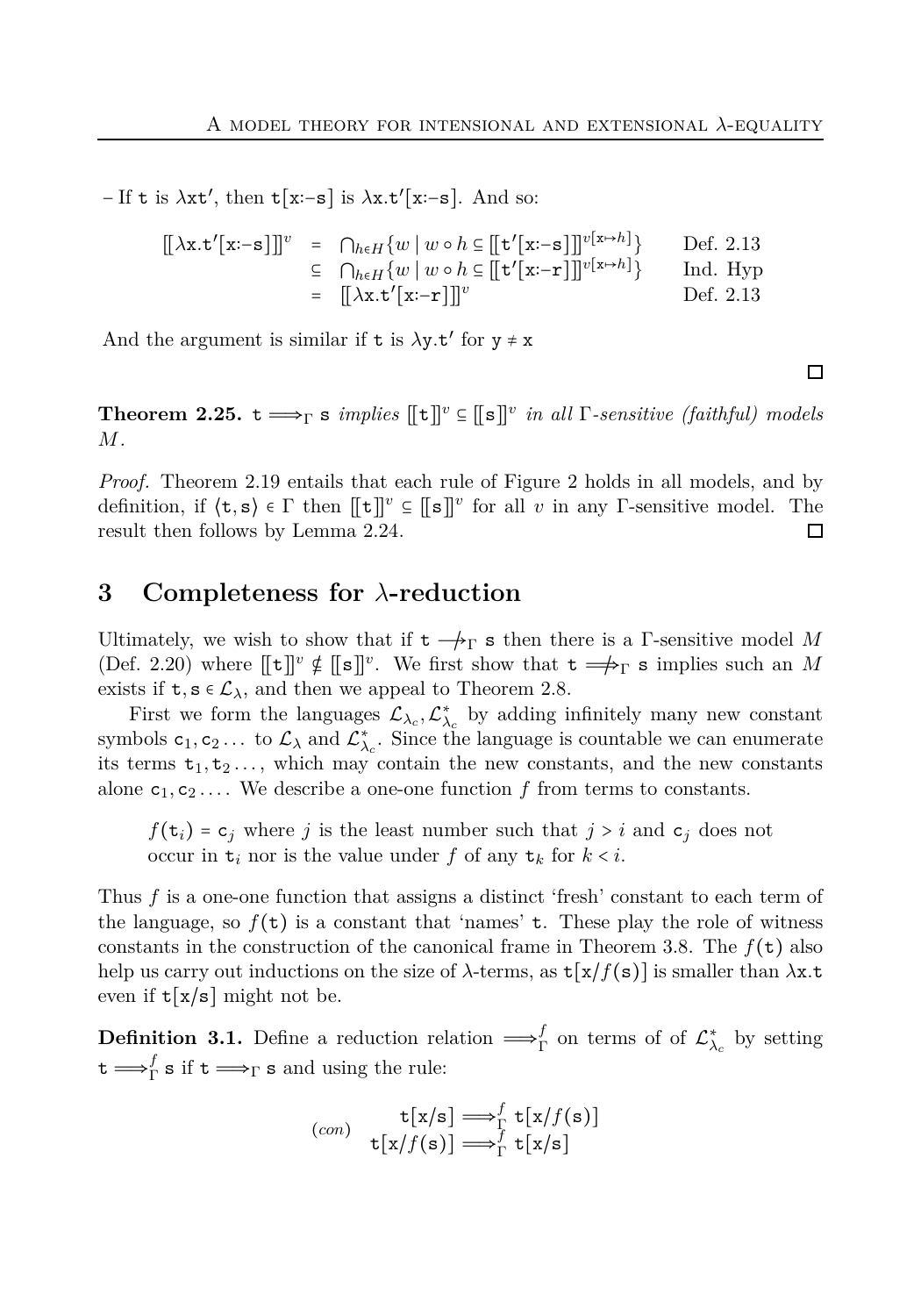In other words,  $\Longrightarrow_{\Gamma}^f$  extends  $\Longrightarrow_{\Gamma}$  with the rule (*con*), which makes t and its corresponding  $f(\tau)$  inter-reducible.

**Remark 3.2.** Simply extending  $\implies_{\Gamma}$  by insisting that  $\{\langle t, f(t) \rangle, \langle f(t), t \rangle\} \subseteq \Gamma$  for every **t** is not equivalent to defining  $\Longrightarrow^f_{\Gamma}$  as we have done above. For example, consider the individual variable x: if  $f(x)$  is c and  $\langle x, c \rangle \in \Gamma$  then by  $(ass)$ ,  $t \Longrightarrow_{\Gamma} c$ for any t.

**Lemma 3.3.** If  $t \Longrightarrow^f_{\Gamma}$  is and neither is nor t contain any of the new constants  $c_1, c_2 \ldots$ , then  $t \Longrightarrow_{\Gamma} s$ .

*Proof.*  $f$  is defined in terms of an enumeration such that  $r$  always precedes  $f(r)$ . Thus if we repeatedly substituting each instance of  $f(\mathbf{r})$  with  $\mathbf{r}$  in a derivation, eventually all will be eliminated. But then instances of (*con*) depending on become trivial reductions  $\mathbf{r} \longrightarrow_{\Gamma}^{f} \mathbf{r}$  which can be removed without affecting the rest of the derivation. Certainly the first and final terms  $t$  and  $s$  are unaffected as they never contained any  $f(\mathbf{r})$  in the first place.  $\Box$ 

<span id="page-9-2"></span>**Definition 3.4.** If t is a term let  $w_t = \{ s \mid t \implies_f^f s \}$ . Thus  $w_t$  is the closure of t under  $\Longrightarrow^f_{\Gamma}$ .

<span id="page-9-1"></span>**Definition 3.5.** Define the **canonical**  $\lambda$ -frame  $F_{\lambda} = \langle W_{\lambda}, \bullet_{\lambda}, \circ_{\lambda}, H_{\lambda} \rangle$ :

$$
W_{\lambda} = \{w_{\mathbf{t}} \mid \mathbf{t} \in \mathcal{L}_{\lambda_c}^*\} \qquad H_{\lambda} = \left\{\{w \mid \mathbf{t} \in w\} \mid w \in W_{\lambda} \text{ and } \mathbf{t} \in \mathcal{L}_{\lambda_c}\right\}
$$
  

$$
w_{\mathbf{t}} \bullet_{\lambda} w_{\mathbf{s}} = \{w \in W_{\lambda} \mid \mathbf{t} \cdot \mathbf{s} \in w\} \qquad w_{\mathbf{t}} \circ_{\lambda} w_{\mathbf{s}} = \{w \in W_{\lambda} \mid \mathbf{t} \cdot \mathbf{s} \in w\}
$$

**Definition 3.6.** Given  $F_{\lambda} = \langle W_{\lambda}, \bullet_{\lambda}, \circ_{\lambda}, H_{\lambda} \rangle$ , and a term t of  $\mathcal{L}_{\lambda}^{*}$ , let  $||\mathbf{t}|| = \{w \in$  $W_{\lambda} \mid \mathbf{t} \in w$ }. Note that  $H_{\lambda} = \{ ||\mathbf{t}|| \mid \mathbf{t} \in \mathcal{L}_{\lambda_c} \}$ 

**Remark 3.7.** Given (*sub*) it is easy to see that  $\bullet_{\lambda} \subseteq \circ_{\lambda}$ . Frames where the converse does not hold are easy to construct (for example, Figure [3\)](#page-13-0).

<span id="page-9-0"></span>**Theorem 3.8.** Let  $F_{\lambda}$  be the canonical intensional  $\lambda$ -frame (Definition [3.5\)](#page-9-1), let  $v(x) = ||x||$  *for any variable* x*, and extend v so that*  $v(c) = c$  *for any constant* c. *Then for any term*  $\mathbf{t} \in \mathcal{L}_{\lambda_c}$ ,  $[[\mathbf{t}]]^v = ||\mathbf{t}||$ .

*Proof.* By induction on **t** we show that  $w \in ||\mathbf{t}||$  (i.e.  $\mathbf{t} \in w$ ) iff  $w \in [[\mathbf{t}]]^v$ .

 $-\mathbf{t}$  is a variable x. Then  $\|\mathbf{x}\| = v(\mathbf{x}) = [\![\mathbf{x}]\!]^v$  by the definition of *v*.

 $-\mathbf{t}$  is  $\mathbf{t}_1 \cdot \mathbf{t}_2$ . Then  $\mathbf{t}_1, \mathbf{t}_2 \in \mathcal{L}_{\lambda_c}$ .

Suppose  $t_1 \cdot t_2 \in w$ , and consider the worlds  $w_{t_1}$  and  $w_{t_2}$  in  $W_\lambda$ . If  $s_1 \in w_{t_1}$  and  $\mathbf{s}_2 \in w_{\mathbf{t}_2}$  then by Definition [3.4,](#page-9-2)  $\mathbf{t}_1 \Longrightarrow^f_\Gamma \mathbf{s}_1$  and  $\mathbf{t}_2 \Longrightarrow^f_\Gamma \mathbf{s}_2$ . Thus  $\mathbf{t}_1 \cdot \mathbf{t}_2 \Longrightarrow^f_\Gamma \mathbf{s}_1 \cdot \mathbf{s}_2$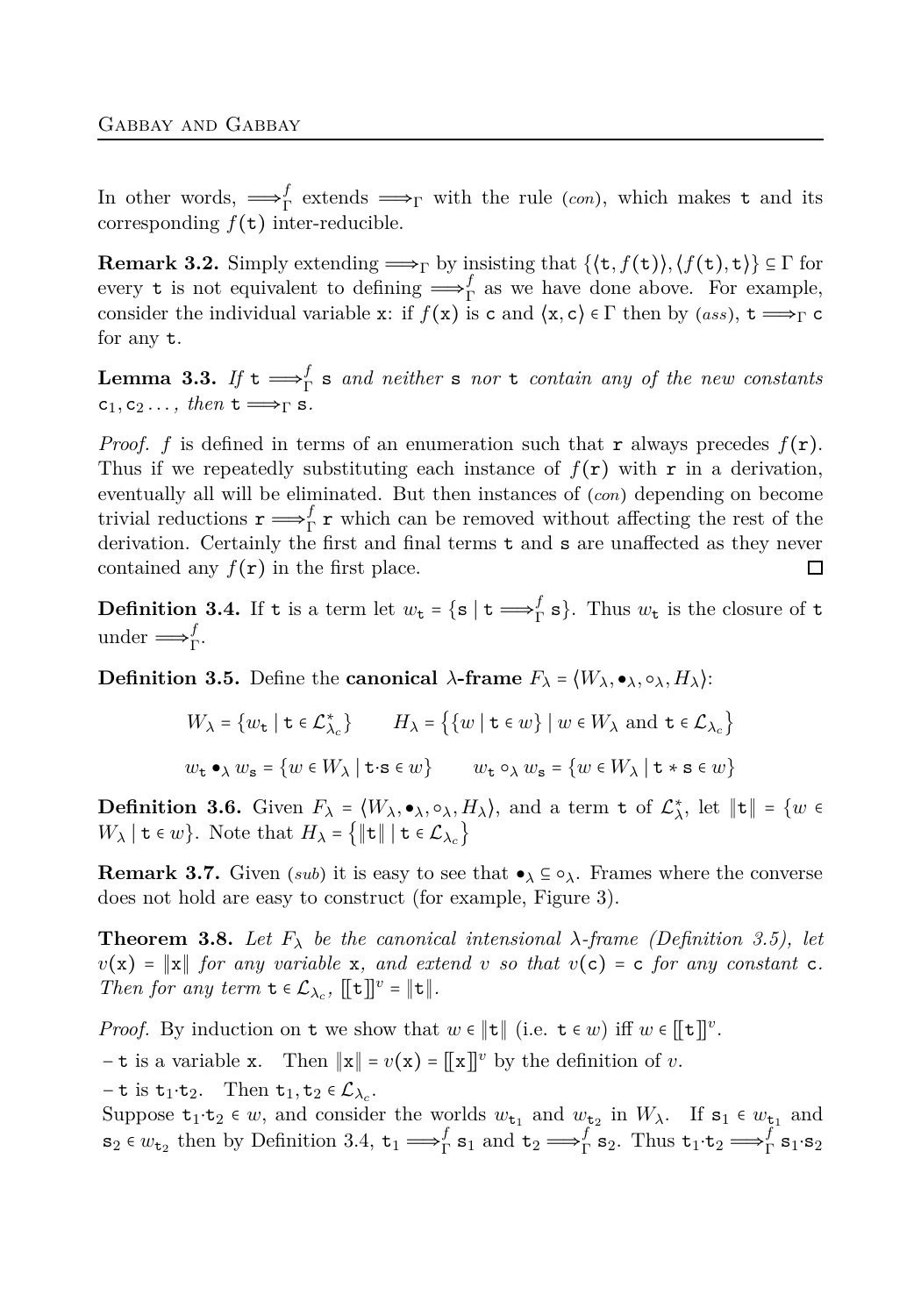and  $s_1 \cdot s_2 \in w$ . Then by the definition of  $\bullet_\lambda$  we have that  $w \in w_{t_1} \bullet_\lambda w_{t_2}$ . Furthermore, *w*<sub>t1</sub> ∈  $||$ **t**<sub>1</sub> $||$  and so by the induction hypothesis,  $w_{t_1}$  ∈  $[[t_1]]^v$ . Similarly  $w_{t_2}$  ∈  $[[t_2]]^v$ . Hence  $w \in [\![ \mathbf{t}_1 \cdot \mathbf{t}_2 ]\!]^v$  by Definition [2.13.](#page-5-0)

Conversely, suppose that  $w \in [\![ \mathbf{t}_1 \cdot \mathbf{t}_2 ]\!]^v$ . Then there are  $w_{\mathbf{s}_1}, w_{\mathbf{s}_2}$  such that  $w_{\mathbf{s}_1} \in$  $[[t_1]]^v$  and  $w_{s_2} \in [[t_2]]^v$  and  $w \in w_{s_1} \bullet_\lambda w_{s_2}$ . By the induction hypothesis  $w_{s_1} \in ||t_1||$ and  $w_{s_2} \in \|\mathbf{t}_2\|$ . Then  $s_1 \Longrightarrow^f_{\Gamma} \mathbf{t}_1$  and  $s_2 \Longrightarrow^f_{\Gamma} \mathbf{t}_2$ . Furthermore, by the construction of  $\bullet_{\lambda}$ ,  $s_1 \cdot s_2 \in w$  and hence by  $(cong) \t t_1 \cdot t_2 \in w$ .

$$
-t \text{ is } \lambda x \text{.s.} \quad s \in \mathcal{L}_{\lambda_c}.
$$

Suppose  $\lambda$ x.s  $\in w_1$ . Suppose that  $w_3 \in w_1 \circ_\lambda w_2$ , and that  $w_2 \in h$  for some  $h \in H_\lambda$ , then  $h = \|\mathbf{r}\|$  for some term **r**. By  $(\zeta_f)$  we have that  $\mathbf{r} \Longrightarrow_{\Gamma}^f \mathbf{c}$  and  $\mathbf{c} \Longrightarrow_{\Gamma}^f \mathbf{r}$  for some  $c \in \mathcal{L}_{\lambda_c}$ . So  $h = ||c||$  and  $c \in w_2$ . By the construction of  $\circ_{\lambda}$ ,  $\lambda x.s \cdot r \in w_3$  and so  $\textbf{s}[x/c] \in w_3$  by  $(\beta^*)$ , i.e.  $w_3 \in ||\textbf{s}[x/c]||$ . Since  $\textbf{s}[x/c] \in \mathcal{L}_{\lambda_c}$ , it follows by the induction hypothesis that ∥s[x/c]∥ = [[s[x/c]]]*<sup>v</sup>* . Furthermore by Lemma [2.16](#page-5-1) [[s[x/c]]]*<sup>v</sup>* =  $[\![s]\!]^{v[x \mapsto [\![c]\!]^v}$ . But by the definition of *v*,  $[\![c]\!]^v = \|c\|$ , and so  $w_3 \in [\![s]\!]^{v[x \mapsto [\![c]\!]}$ . But  $h = ||c||$  so  $w_3 \in [[s]]^{v[x \to h]}$ . Thus  $w_1 \in \{w \mid \forall h \in H_\lambda \ldotp w \circ_\lambda h \subseteq [[s]]^{v[x \to h]} \} = [[(\lambda x.s)]]^v$ .  $\text{Hence}, \|\lambda \times \mathbf{s}\| \subseteq [(\lambda \times \mathbf{s})]^v$ 

Conversely, suppose that  $\lambda$ **x**.s  $\notin w$ **r** for some **r**. Let **y** be a variable not free in **r** or s and consider the worlds  $w_y$  and  $w_{x*y}$ . If  $s[x/y] \in w_{x*y}$  then  $r * y \Longrightarrow^f_{\Gamma} s[x/y]$ , so  $\lambda$ y.( $\mathbf{r} * \mathbf{y}$ )  $\Longrightarrow^f_{\Gamma} \lambda$ y(s[x/y]) by (*ξ*). But by our choice of y, (*η*) entails that  ${\bf r}$  ⇒  $f$ <sup>*f*</sup></sup> λy.(**r** ∗ y). So **r** ⇒  $f$ <sup>*f*</sup> λy.s[x/y], which contradicts our initial supposition that  $\lambda$ x.s  $\notin w_r$ , therefore  $s[x/y] \notin w_{r*y}$ . In other words  $w_{r*y} \notin \|s[x/y]\|$ . But  $\mathbf{s}[\mathbf{x}/\mathbf{y}] \in \mathcal{L}_{\lambda_c}$ , so by the induction hypothesis  $w_{\mathbf{r}\cdot\mathbf{y}} \notin [[\mathbf{s}[\mathbf{x}/\mathbf{y}]]]^{v}$ . Since  $[[\mathbf{y}]]^{v} = ||\mathbf{y}||$ , it follows by Lemma [2.16](#page-5-1) that  $w_{\mathbf{r} \cdot \mathbf{y}} \notin [[\mathbf{s}]]^{v[\mathbf{x} \mapsto ||\mathbf{y}||]}$ . But clearly  $w_{\mathbf{r} * \mathbf{y}} \in w_{\mathbf{r}} \circ_{\lambda} w_{\mathbf{y}}$ , so it follows that  $w_r \notin \{w \mid \forall h \in H_\lambda \ldotp w \circ_\lambda h \subseteq [[\mathbf{s}]]^{v[\mathbf{x} \mapsto h]} \}$ . By the semantics of  $\lambda \mathbf{y}$ .s this means that  $w_r \notin [[(\lambda y.s)]]^v$ . Hence, since every  $w \in W_\lambda$  is  $w_r$  for some r,  $[(\lambda x.s)]^v \subseteq |\lambda x.s|.$ □

<span id="page-10-0"></span>**Lemma 3.9.** If  $v_1, v_2$  are any valuations on a frame F that such that

- *1.*  $v_1(x) = v_2(x)$  *for any variable* x *that occurs free in* **t**,
- 2.  $v_1, v_2$  are extended so that  $v_1(c) = v_2(c)$  for any constant c that occurs in t,

*then*  $[[t]]^{v_1} = [[t]]^{v_2}$ .

*Proof.* By an easy induction on t.

<span id="page-10-1"></span>**Lemma 3.10.** *If there is a valuation v on a frame F such that*  $\{[\![\mathbf{t}]\!]^v \mid \mathbf{t} \in \mathcal{L}_\lambda\} = H$ , *then F is faithful. Hence the canonical frame*  $F_{\lambda}$  *is faithful.* 

口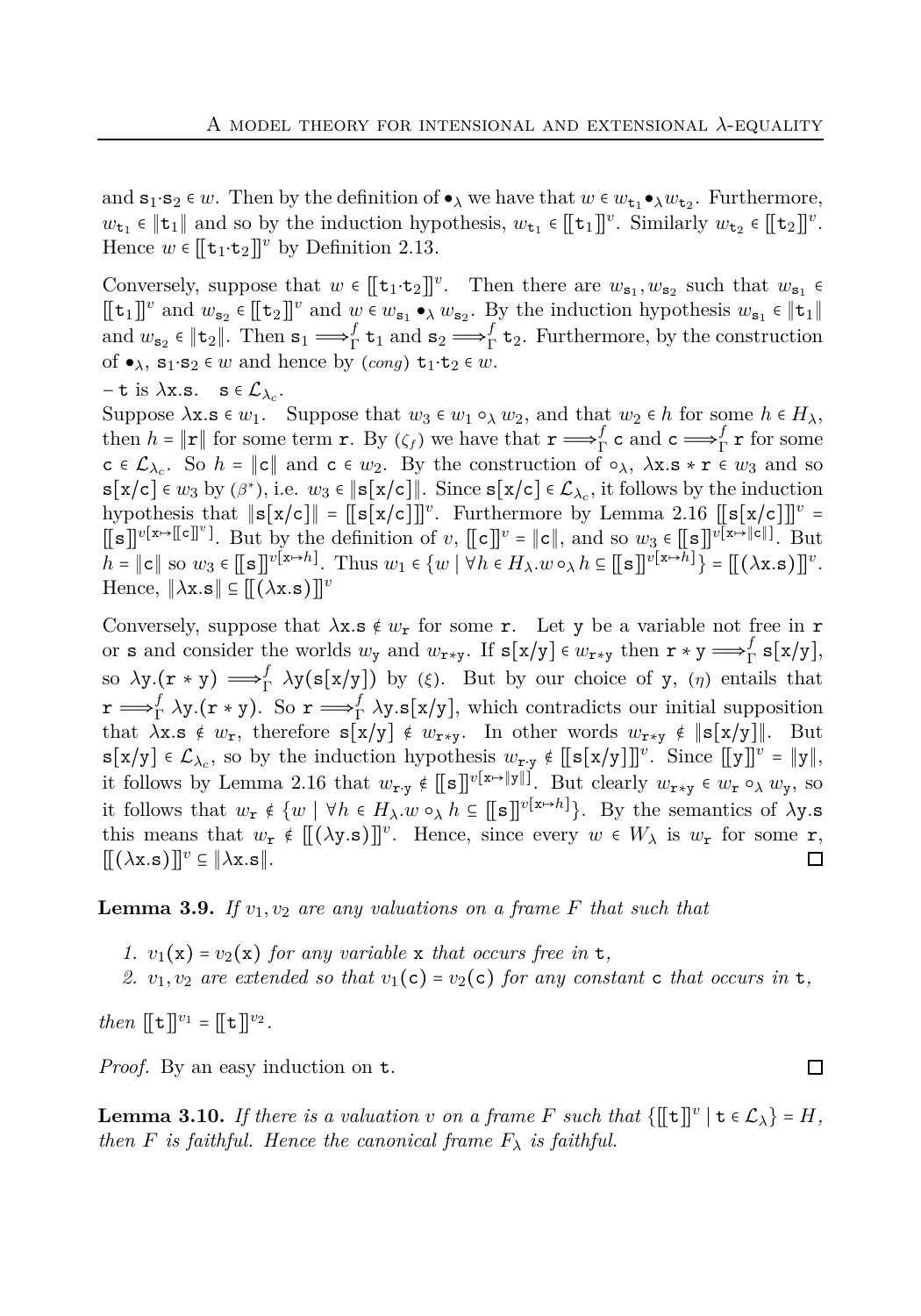*Proof.* Suppose there is such a  $v$ , then we must show that for any valuation  $v'$  and any term  $\mathbf{t} \in \mathcal{L}_{\lambda}$  that  $[[\mathbf{t}]]^{v'} \in H$ . By the definition of a valuation,  $[[\mathbf{x}]]^{v'} \in H$  for any variable x. So if  $[[t]]^{v^{\mathcal{T}}} \notin H$  then by Lemma [3.9](#page-10-0)

$$
[[t]]^{v[x_1\mapsto[[x_1]]^{v'}...x_n\mapsto[[x_n]]^{v'}}]\notin H
$$

where  $x_1 \ldots x_n$  are the free variables of **t**. Now, by assumption, *v* is such that every  $h \in H$  is  $[[s]]^v$  for some s. It follows then that we can choose  $s_1 \ldots s_n$  such that  $[[s_i]]^v = v[x_i \mapsto [[x_i]]^{v'}],$  and so:

$$
[[t]]^{v[x_1\mapsto[[s_1]]^v...x_n\mapsto[[s_n]]^v]}\notin H
$$

This entails, by Theorem [2.16](#page-5-1) that  $[[t[x_i/s_i]]]^{v} \notin H$ . But this contradicts the assumption that  $\{[\![\mathbf{t}]\!]^v \mid \mathbf{t} \in \mathcal{L}_\lambda\} = H.$  $\Box$ 

<span id="page-11-1"></span>**Lemma 3.11.**  $F_{\lambda}$  *is*  $\Gamma$ *-sensitive.* 

*Proof.* We must argue that for  $\langle \mathbf{t}_1, \mathbf{t}_2 \rangle \in \Gamma$  and any  $v$ ,  $[[\mathbf{t}_1]]^v \subseteq [[\mathbf{t}_2]]^v$ . Let  $\mathbf{x}_1 \dots \mathbf{x}_n$ be the free variables of  $t_1$  and  $t_2$ . Then  $v(\mathbf{x}_i)$  is some  $\|\mathbf{s}_i\| \in H_\lambda$ .

Let *v*' be a valuation extended such that  $v'(\mathbf{r}) = ||\mathbf{r}||$  for for any variable or constant  $\mathbf r$  (i.e.  $v'$  meets the condition of Theorem [3.8\)](#page-9-0). Then:

$$
\begin{aligned}\n[[\mathbf{t}_1]]^v &= [[\mathbf{t}_1]]^{v'[\mathbf{x}_1 \mapsto [\mathbf{x}_1]]^v \dots \mathbf{x}_n \mapsto [\mathbf{x}_n]]^v] & \text{Lemma 3.9} \\
&= [[\mathbf{t}_1]]^{v'[\mathbf{x}_1 \mapsto \|\mathbf{s}_1\| \dots \mathbf{x}_n \mapsto \|\mathbf{s}_n\|] } \\
&= [[\mathbf{t}_1]]^{v'[\mathbf{x}_1 \mapsto [\mathbf{s}_1]]^{v'} \dots \mathbf{x}_n \mapsto [\mathbf{s}_n]]^{v'}] & \text{Theorem 3.8} \\
&= [[\mathbf{t}_1[\mathbf{x}_i/\mathbf{s}_i]]^{v'} & \text{Lemma 2.16} \\
&= ||\mathbf{t}_1[\mathbf{x}_i/\mathbf{s}_i]|| & \text{Theorem 3.8}\n\end{aligned}
$$

and similarly for  $t_2$ . But  $t_1[x_i/s_i] \implies_{\Gamma} t_2[x_i/s_i]$  by (*ass*), and so  $||t_1[x_i/s_i]|| \subseteq$  $\|\mathbf{t}_2[\mathbf{x}_i/\mathbf{s}_i]\|$  and so  $[\![\mathbf{t}_1]\!]^v \subseteq [\![\mathbf{t}_2]\!]^v$ . П

<span id="page-11-0"></span>**Theorem 3.12.**  $t \Longrightarrow_{\Gamma} s$  *if and only if*  $[[t]]^v \subseteq [[s]]^v$  *for all*  $\Gamma$ *-sensitive models.*<sup>4</sup>

*Proof.* The left-right direction is Theorem [2.25.](#page-8-1)

If  $t \rightharpoonup_{\Gamma} s$  then  $s \notin w_t$  in  $F_{\lambda}$ . Therefore  $||t|| \nsubseteq ||s||$  and so by Theorem [3.8](#page-9-0) there is a valuation *v* such that  $[[t]]^v \notin [[s]]^v$  on the canonical frame  $F_\lambda$ . Furthermore, by Lemmas [3.10](#page-10-1) and [3.11,](#page-11-1)  $F_{\lambda}$  is faithful and  $\Gamma$ -sensitive.  $\Box$ 

**Corollary 3.13.** *If*  $t$  *and*  $s$  *are terms of*  $\mathcal{L}_{\lambda}$  *then*  $t \rightarrow \Gamma$   $s$  *if and only if*  $\lbrack \lbrack t \rbrack \rbrack$ <sup>*v*</sup>  $\subseteq \lbrack \lbrack s \rbrack$ <sup>*v*</sup> *for all* Γ*-sensitive models.*

<sup>&</sup>lt;sup>4</sup>Equivalently:  $t \longrightarrow_{\Gamma} s$  if and only if  $[[t]]^v \subseteq [[s]]^v$  for any valuation *v* on any Γ-sensitive frame.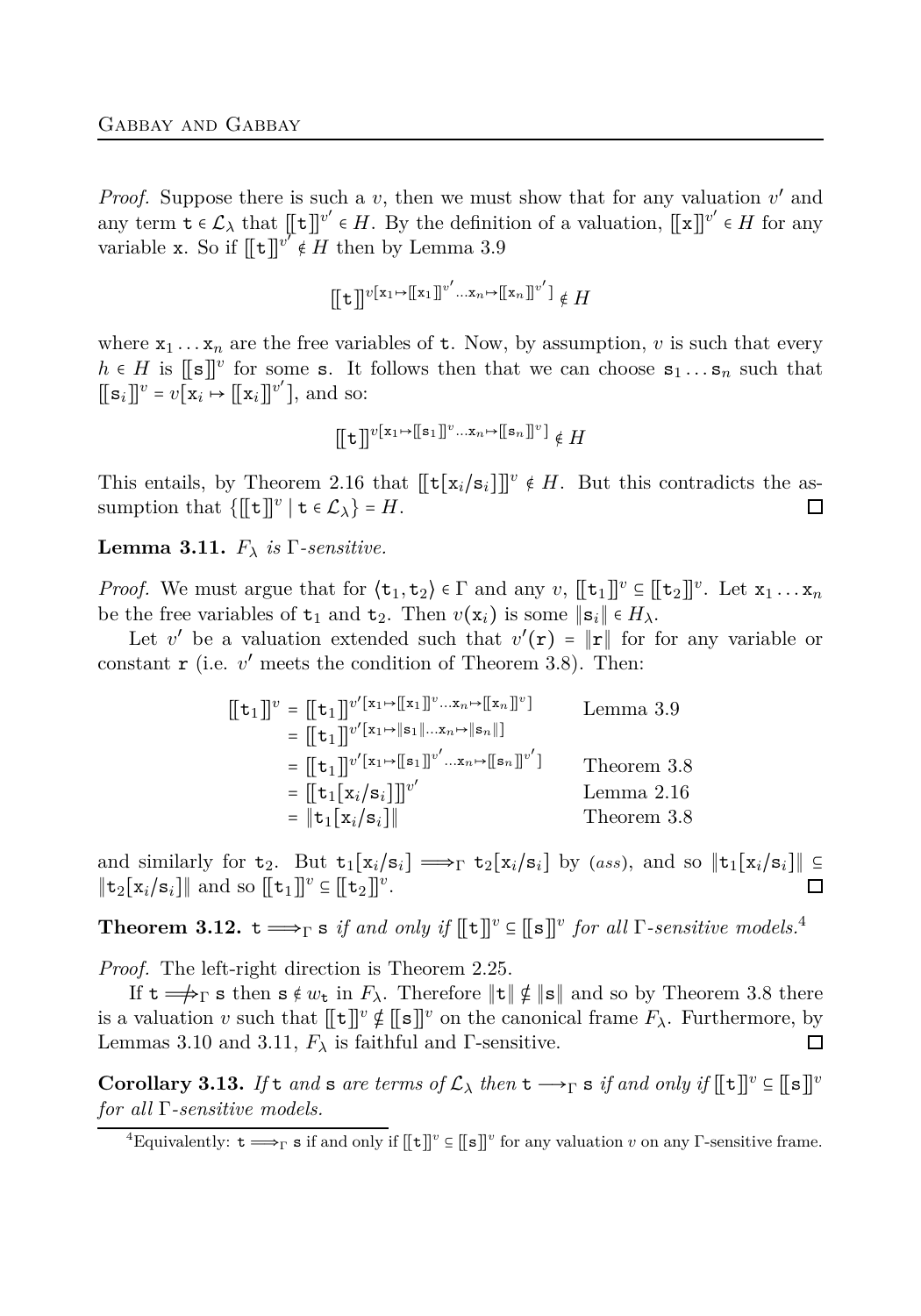*Proof.* Using Theorem [2.8](#page-2-0) and the assumption that t and s are terms of  $\mathcal{L}_{\lambda}$  we get that  $t \rightarrow \neg s$  if and only if  $t \rightarrow \neg s$ □

**Definition 3.14.** An **extensional frame** is an intensional frame where  $\bullet$  =  $\circ$ , we may define them simply as a triple  $\langle W, \bullet, H \rangle$ . Similarly an **extensional model** is a pair  $\langle F, v \rangle$  where *F* is an extensional frame.

<span id="page-12-1"></span>**Corollary 3.15.** *Let*  $\Gamma = \{(\mathbf{x}, \lambda \mathbf{y}.(\mathbf{x}\cdot \mathbf{y}))\}$ *. Then*  $\mathbf{t} \Longrightarrow_{\Gamma} \mathbf{s}$  *if and only if*  $\lbrack \lbrack \mathbf{t} \rbrack \rbrack$ <sup>*v*</sup>  $\subseteq \lbrack \lbrack \mathbf{s} \rbrack \rbrack$ <sup>*v*</sup> *for any faithful extensional model.*

*Proof.* For the left-right direction it is a simple matter to apply the reasoning of Theorem [2.25.](#page-8-1) For the right-left direction it is enough to note that:

$$
\mathtt{t}[\mathtt{x}\text{:}\mathord{-}\mathtt{s}\ast\mathtt{r}] \stackrel{\scriptscriptstyle (ass)}{\Longrightarrow}_{\Gamma} \mathtt{t}[\mathtt{x}\text{:}\mathord{-}\lambda \mathtt{y}(\mathtt{s}\text{:}\mathtt{y})\ast\mathtt{r}] \stackrel{\scriptscriptstyle (\beta^*)}{\Longrightarrow}_{\Gamma} \mathtt{t}[\mathtt{x}\text{:}\mathord{-}\mathtt{s}\text{:}\mathtt{r}]
$$

口

so in the construction of the canonical frame  $F_\lambda$  of Theorem [3.8,](#page-9-0)  $\bullet_\lambda = \circ_\lambda$ .

**Remark 3.16.** An extensional frame satisfies *η*-expansion. An intensional frame is like an extensional frame except with an additional 'outer' application function ○. We interpret  $\lambda$  in terms of the outer function and application in terms of the inner function ● to block *η*-expansion (Definition [2.13\)](#page-5-0). *η*-expansion will prove useful in constructing models of *λ*-equality in Section [4.](#page-14-0) Other authors have also noted reasons to include *η*-expansion in models [\[13\]](#page-22-8).

**Remark 3.17.** Given [3.15,](#page-12-1) we can say that *λ*-reduction with *η*-expansion is *complete* for extensional frames.

<span id="page-12-0"></span>**Remark 3.18.** Notice also a crucial purpose served by *H* in the completeness proof. Any subset of a frame is a potential denotation of a *λ*-term, and *H* may be seen as listing the subsets that actually are denotations of *λ*-terms. We have used this distinction to characterise intensional *λ*-reduction.

We took an (intensional) set of  $\lambda$ -reductions  $\Gamma$  (in  $\mathcal{L}_{\lambda}$ ) and we extended it using  $*$ to help us interpret  $\lambda$  (Definition [2.5](#page-1-2) and Theorem [2.8\)](#page-2-0). Then, when we constructed the frame (Definition [3.5\)](#page-9-1) for  $\Gamma$  we left out of *H* the denotations depending explicitly on  $\ast$ . We obtained a frame which is sensitive to all the reductions of Γ, in the original language  $\mathcal{L}_{\lambda}$ , but where the interpretation of  $\lambda$  still depends on  $*$  which is not mentioned in  $\Gamma$  (Theorem [3.8\)](#page-9-0).

As we shall see, this provides a simple characterisation of intensional and extensional *λ*-abstraction. Abusing notation somewhat: extensional *λ*x*.*t is something that maps objects *h* in the domain to t(*h*); intensional *λ*x*.*t is something maps objects *h* in the domain *and also some in a hidden domain* to t(*h*). Furthermore, the 'hidden' objects are the denotations of terms in  $\mathcal{L}_{\lambda}^*$  $\lambda$ <sup>\*</sup> that require  $*$ .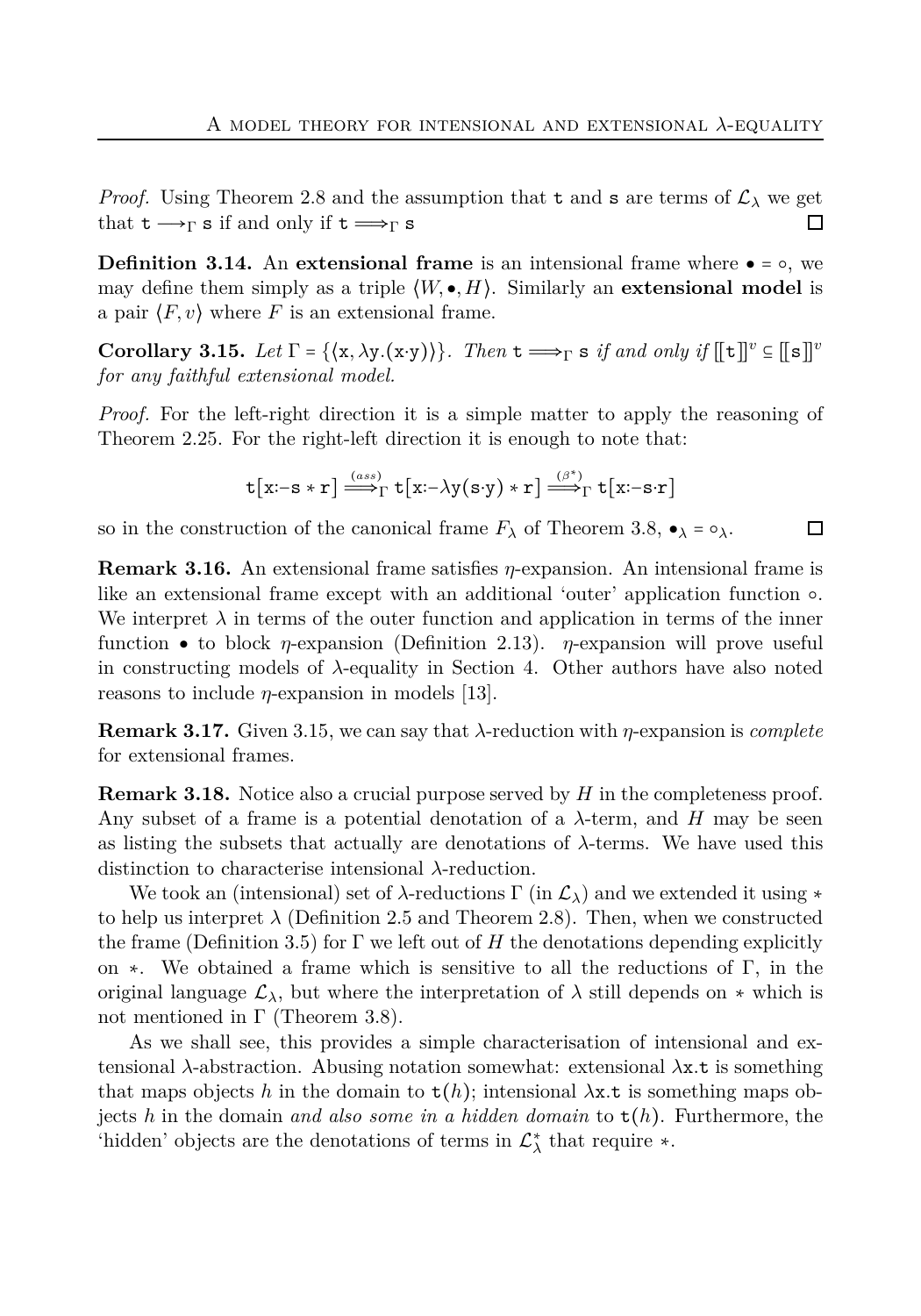<span id="page-13-0"></span>

A solid arrow passing from  $w_1$  through  $w_2$  to  $w_3$  represents that  $w_3 \in w_1 \bullet w_2$ , and a dotted arrow represents that  $w_3 \in w_1 \circ w_2$ . *H* can be set as  $\mathcal{P}(W)$  and  $v(y)$  is as indicated. Then the two worlds on the left (unfilled) both are in  $[[\lambda x.(y·x)]]^v$  and  $[[\lambda x.(y * x)]]^v$ , but only one is in  $[[y]]^v$ .

Figure 3: A counterexample to *η*-reduction in an intensional model where *W* contains 4 worlds.

## **3.1** *η***-reduction**

As already noted, if x is not free in t, then  $[[t]]^v \subseteq [[\lambda x.(t * x)]]^v$  in any intensional frame. That is, *η*-expansion is satisfied by any frame, but what about *η*-reduction? Figure [3](#page-13-0) gives an example of a simple frame where  $[[y]]^v \notin [[\lambda x.(y\cdot x)]]^v$  (and since  $\bullet \subseteq \circ$ , also  $[[y]]^v \notin [[\lambda x.(y * x)]]^v$ .

We can characterise *η*-reduction syntactically easily enough:

**Definition 3.19.** Let  $\eta^- = {\{\lambda x.(y \cdot x), y\}}$ .

Then  $t \Longrightarrow_{\eta^-} s$  is the relation we want. Furthermore, we can use the completeness theorem [3.12](#page-11-0) to describe a class of models for which this relation is complete:

**Definition 3.20.** A frame is *η*-**reductive** when  $\bigcap_{h' \in H} \{w \mid w \circ h' \subseteq h \bullet h'\} \subseteq h$  for any *h*.

**Theorem 3.21.**  $t \Longrightarrow_{\eta^-} s$  *iff*  $t \in s$  *in all η-reductive models.* 

*Proof.* It is straightforward to verify that  $t \implies_{\eta^-} s$  implies that  $[[t]]^v \subseteq [[s]]^v$  in all *η*-reductive models. Conversely, if  $t \rightarrow \gamma$  s then  $[[t]]^v \notin [[s]]^v$  in the canonical model for  $\eta$ <sup>-</sup>:

$$
\bigcap_{h' \in H_{\lambda}} \{w \mid w \circ h' \subseteq ||\mathbf{t}|| \bullet h'\} = ||\lambda \mathbf{x}.(\mathbf{t} \cdot \mathbf{x})|| \subseteq ||\mathbf{t}||
$$

since each  $h \in H$  is  $\|\mathbf{t}\|$  for some  $\mathbf{t}$ .

口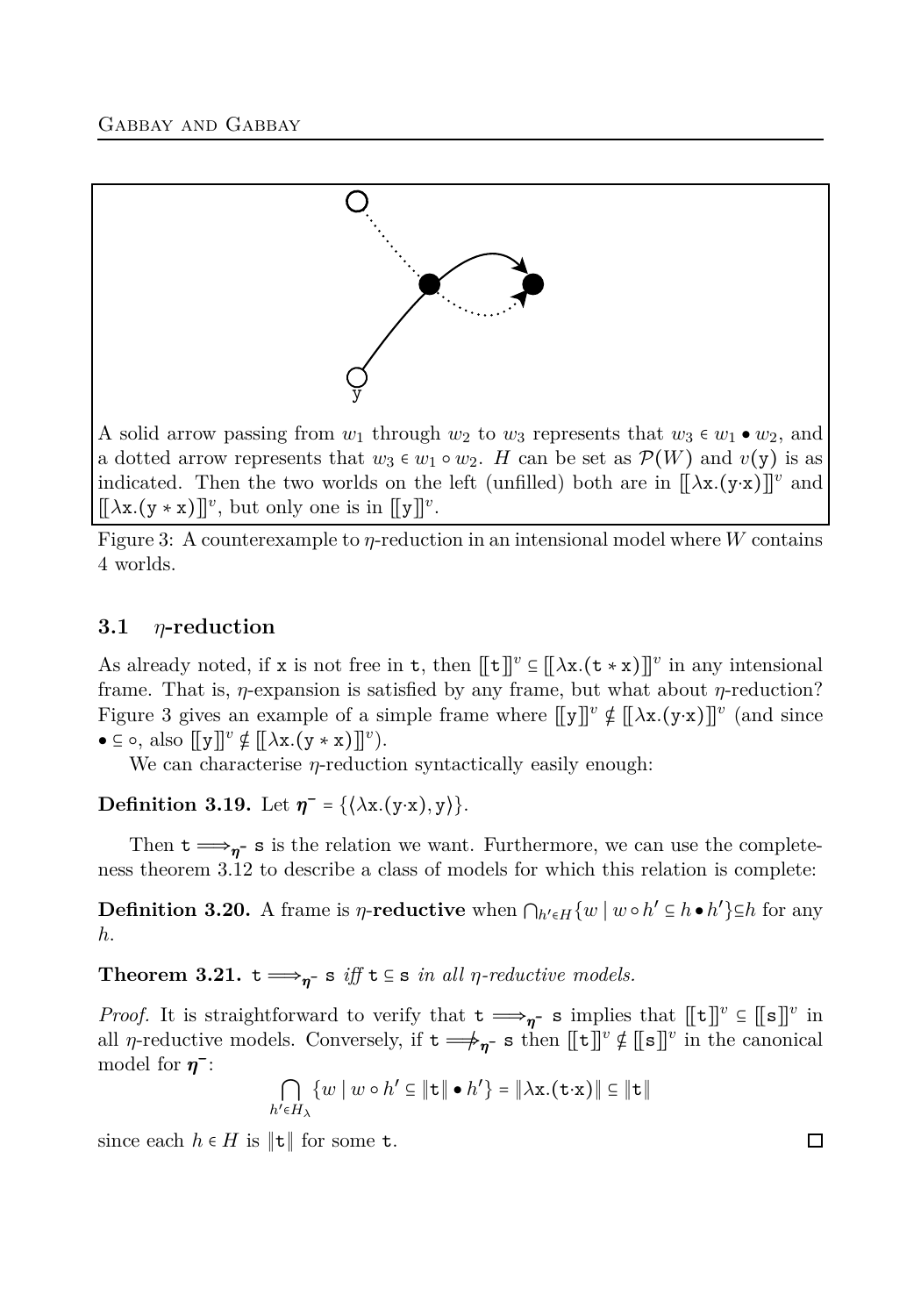# <span id="page-14-0"></span>**4 Equality**

<span id="page-14-1"></span>**Definition 4.1.** Let  $\beta = \{ \langle t, \lambda x. t \cdot x \rangle \} | t \in \mathcal{L}_{\lambda} \}.$ 

**Corollary 4.2.** *When restricted to*  $\mathcal{L}_{\lambda}$ *,*  $\Longrightarrow$ *<sub>β</sub> is the familiar relation of (intensional) λ-equality, and by Theorem [3.12](#page-11-0) is complete for β-sensitive models.*

**Remark 4.3.** Corollary [4.2](#page-14-1) is itself not so significant as it only tells us half the story about what these models look like, and does not tell us if there are any non-trivial ones. Of course, given independent nontriviality proofs for  $\lambda$ -equality,<sup>5</sup> we can use Theorem [3.12](#page-11-0) to conclude that there are nontrivial *β*-sensitive models. This section is concerned with producing a purely semantic characterisation of *β*-sensitivity. In fact, in characterising *β*-sensitivity, we can complete Definition [2.17](#page-6-0) and provide a semantic characterisation of faithfulness.

The strategy we shall employ is as follows. First we introduce some shorthands to stand in for constructions involving *λ*-expressions, so for example **K**⋅z will stand in for  $(\lambda x \lambda y.x)$ ⋅z. This will allow us to work with certain complex  $\lambda$ -expressions as if they are free of the symbol  $\lambda$ . Then, for each **t** we describe a new term [x]**t**, constructible only out of application and the new shorthands (effectively the familiar combinator abstraction of [\[12,](#page-22-1) p.26], but extended to a language that includes the *λ*-operator). Then, with the help of the completeness theorem [3.12,](#page-11-0) we describe conditions in which a model (or frame) entails that  $[[t[x/s]]]^{v} = [[x]t \cdot s]]^{v}$ . It then turns out that  $[[x]t]]^v \subseteq [[\lambda x.t]]^v$  and we thereby obtain models of  $\beta$ -expansion.

**Definition 4.4.** Define the following shorthands:

$$
\mathbf{K} = \lambda xy.x
$$
  
\n
$$
\mathbf{C} = \lambda xyz.((x \cdot z) \cdot y))
$$
  
\n
$$
\mathbf{S} = \lambda xyz.((x \cdot z) \cdot (y \cdot z))
$$

**Definition 4.5.** – Say that an instance of  $\lambda$  in a term t is free if it is not part of an occurrence of **K**, **C**, **S** in t.

− When defining or proving a property of a term t, we write '**by induction on**  $(l, d)$ ' to describe an induction on the pair  $(l, d)$ , lexicographically ordered, where *d* is the number of occurrences of  $\cdot$  in t and *l* is the number of occurrences of  $\lambda$  in t that are free.<sup>6</sup>

<span id="page-14-2"></span> $5$ Nontriviality follows syntactically from the Church-Rosser property [\[12,](#page-22-1) Ch. A2], the cutelimination theorem of [\[5\]](#page-22-9); and it follows semantically from Scott's famous model *D<sup>ω</sup>* [\[12,](#page-22-1) Ch. 16], among others.

<sup>&</sup>lt;sup>6</sup>More loosely, if we were to treat **K**, **C**, **S** as constants in **t** (i.e. not containing  $\lambda$  at all), then *l* would be the number of occurrences of  $\lambda$  in t.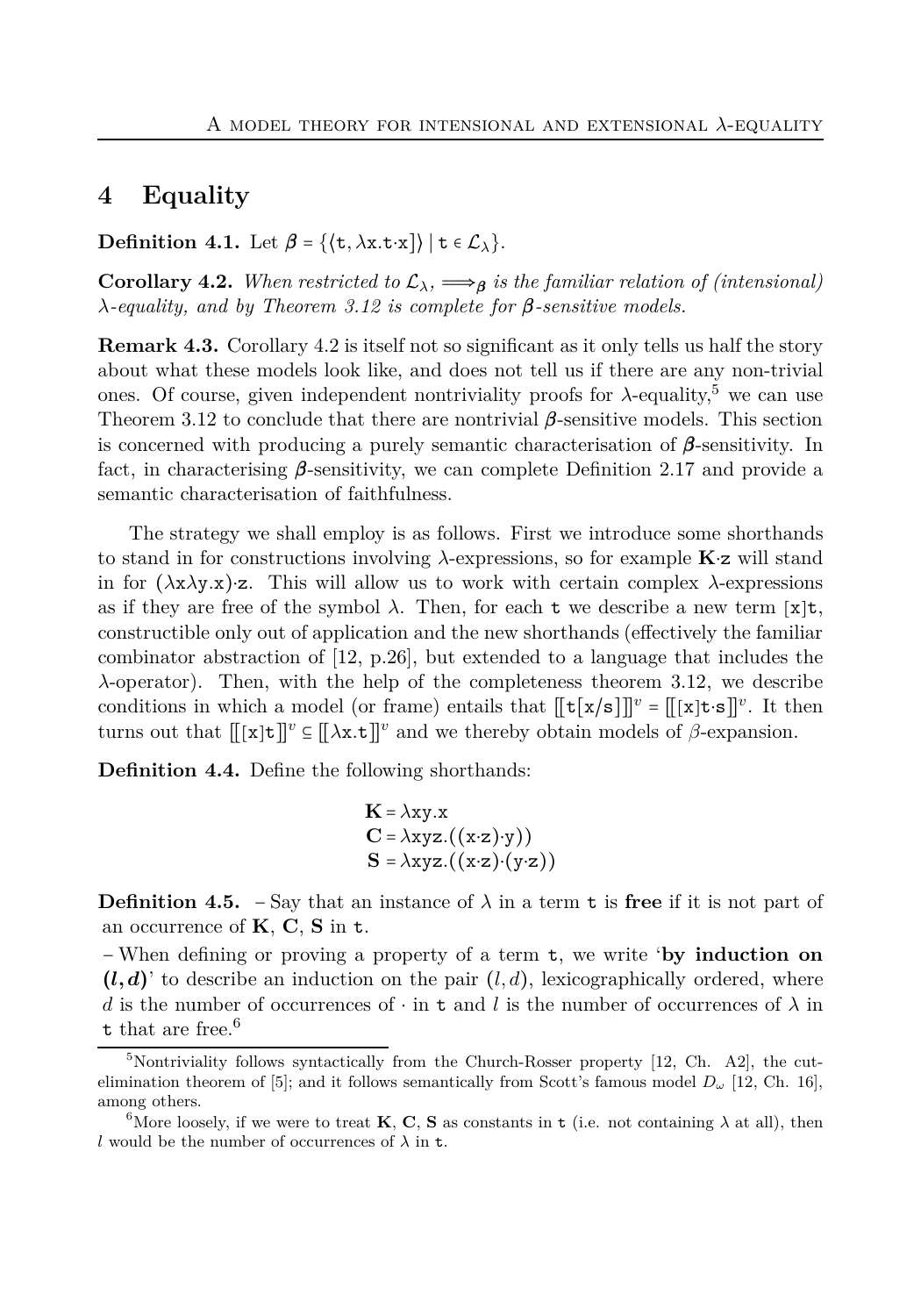**Definition 4.6.** For any  $t \in \mathcal{L}_{\lambda}$ , define [x]t by induction on  $(l, d)$ :

- 1. [x]x is (**S**⋅**K**)⋅**K**
- 2. [x]r is **K**⋅r if x is not free in r.
- <span id="page-15-0"></span>3.  $[x](s \cdot r)$  is  $(S \cdot [x]s) \cdot [x]r$
- 4.  $[x]\lambda z$ **s** is  $C$ <sup>[</sup> $z$ ][ $x$ ]s

<span id="page-15-1"></span>Without loss of generality we assume that  $x$  and  $z$  are distinct in  $(4)$ .

**Lemma 4.7.** *If*  $\mathbf{t} \in \mathcal{L}_{\lambda}$  *then* [x] $\mathbf{t} \in \mathcal{L}_{\lambda}^{*}$  *and (1) is well defined, (2) contains no free instances of*  $\lambda$ *, and* (3) contains no free occurrences of x.

*Proof.* By induction on (*l, d*).

− If t is atomic or of the form s⋅r or s ∗ r then the result is easily proved.

− If t is *λ*z*.*s then by the induction hypothesis [x]s is well defined and contains no free occurrences of  $\lambda$ . So the induction hypothesis applies again and the same may be said of  $[z][x]$ s. It then follows easily that the properties  $(1), (2)$  and  $(3)$  hold for  $[x]\lambda z.s.$  $\Box$ 

<span id="page-15-2"></span>**Lemma 4.8.** *Suppose*  $\mathbf{t} \in \mathcal{L}_{\lambda}$  *and let variable* v *not occur in* **t***, then* [x]( $\mathbf{t}$ [y/v]) =  $(\lceil x \rceil t) \lceil y \rceil$ 

*Proof.* By induction on (*l, d*).

 $-If$  t is x then  $x[y/v] = x$  and so

$$
\begin{array}{rcl}\n[\mathbf{x}]\mathbf{x} & = & (\mathbf{S} \cdot \mathbf{K} \cdot) \mathbf{K} \\
& = & ([\mathbf{x}]\mathbf{x}) \big[ \mathbf{y}/\mathbf{v} \big] \qquad \mathbf{y} \notin (\mathbf{S} \cdot \mathbf{K} \cdot) \mathbf{K}\n\end{array}
$$

 $-If$  **t** is y then y[y/v] = v and [x]y = **K**⋅y. So:

$$
\begin{array}{rcl}\n[x]v & = & \mathbf{K} \cdot v & \text{Def. 4.6} \\
 & = & (\mathbf{K} \cdot y)[y/v] & y \notin \mathbf{K} \\
 & = & ([x]y)[y/v]\n\end{array}
$$

− The case where t is **K**, **C**, **S** or some variable other than x or y is similar.

 $-I$  t is s⋅r or s  $\star$  r then the result follows easily by the induction hypothesis.

− If t is *λ*z*.*s, then we may assume that z is not x, then

$$
[x](t[y/v]) = C'[z][x](s[y/v]) \text{ Def. 4.6}
$$
  
\n
$$
= C'[z][x]s)[y/v] \text{ ind. hyp, Lemma 4.7}
$$
  
\n
$$
= (C'[z][x]s)[y/v] \text{ y } \notin C
$$
  
\n
$$
= ([x]t)[y/v]
$$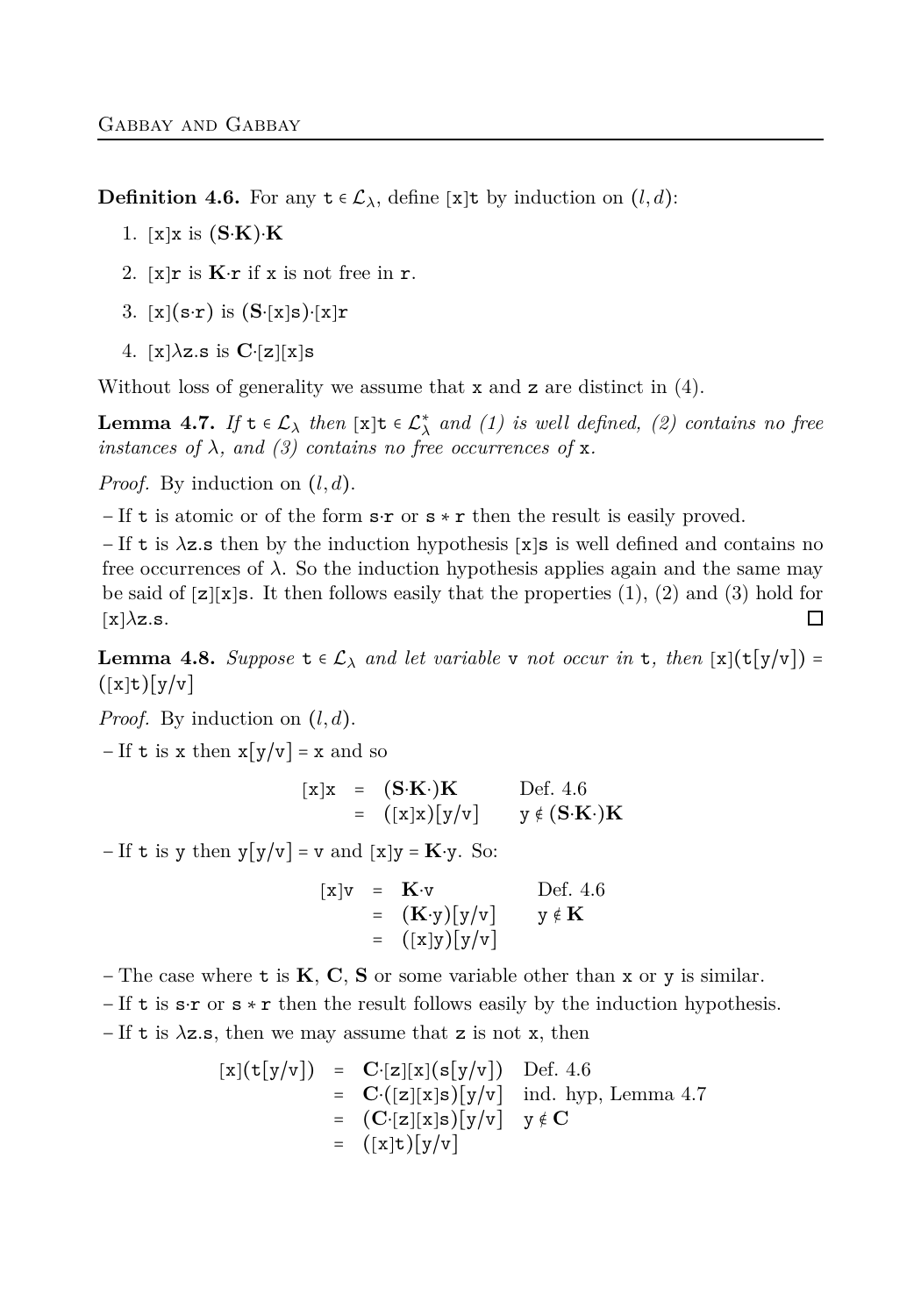<span id="page-16-1"></span>**Theorem 4.9.** *If*  $\mathbf{t} \in \mathcal{L}_{\lambda}$ *, then for any*  $M = \langle F, v \rangle$ *,*  $\|[\mathbf{x}]\mathbf{t} * \mathbf{s}\|^v \subseteq \|\mathbf{t}[\mathbf{x}/\mathbf{s}]\|^v$ 

*Proof.* By induction on (*l, d*).

We appeal to known facts about *β*-reduction and Theorem [3.12](#page-11-0) (completeness).

− t = x. Then [x]t ∗ s is ((**S**⋅**K**⋅)**K**)⋅s, and it is easy to show that that

$$
((S\cdot K\cdot)K)*s\Longrightarrow_{\varnothing} s
$$

So the result follows by Theorem [3.12.](#page-11-0)

− The argument is similar for the case where t is a variable y ≠ x or **K**, **C**, **S**. We appeal to the easily shown fact that:

$$
(K{\cdot}t)*s\Longrightarrow_\varnothing t
$$

 $-\mathbf{t} = \mathbf{t}_1 \cdot \mathbf{t}_2$ . Then

$$
\begin{array}{ccc} ((S\cdot [x]t_1)*(x]t_2)\cdot s & \Longrightarrow_{\varnothing} & t_1[x/s]\cdot t_2[x/s] \\ & = & (t_1\cdot t_2)[x/s] \end{array}
$$

and the result follows as above.

 $-$  The argument is similar for the case where  $t = t_1 * t_2$ 

− If t is *λ*y*.*r, then choose a variable z that does not occur in r or s. Now, s and [x]s contain fewer free instances of  $\lambda$  than t (Lemma [4.7\)](#page-15-1), so given Theorem [3.12](#page-11-0) we may apply the induction hypothesis as follows:

$$
\begin{array}{llll}\n\left[\left[(\mathbf{C}\cdot[y][x]\mathbf{r}\right)\cdot\mathbf{s}\right]^{v} & \subseteq & \left[\left[\lambda z.\left(\left((\mathbf{C}\cdot[y][x]\mathbf{r}\right)\cdot\mathbf{s}\right)\ast\mathbf{z}\right)\right]\right]^{v} & \text{Thrm 2.25} \\
& \subseteq & \left[\left[\lambda z.\left(\left([y][x]\mathbf{r}\cdot\mathbf{z}\right)\cdot\mathbf{s}\right)\right]\right]^{v} & \text{Thrm 3.12} \\
& \subseteq & \left[\left[\lambda z.\left(\left[x\right]\mathbf{r}[y/z]\cdot\mathbf{s}\right)\right]\right]^{v} & \text{Ind. Hyp.} \\
& \subseteq & \left[\left[\lambda z.\left(\mathbf{t}[y/z,x/s]\right)\right]\right]^{v} & \text{Ind. Hyp.} \\
& = & \left[\left[\lambda y.\left(\mathbf{t}[x/s]\right)\right]\right]^{v}\n\end{array}
$$

口

<span id="page-16-0"></span>**Definition 4.10.** A frame is  $\lambda$ **-complete** when for any  $h_1, h_2, h_3 \in H$ 

1.  $h_1 = (\llbracket \mathbf{K} \rrbracket^v \bullet h_1) \bullet h_2$ 2.  $(h_1 \bullet h_3) \bullet (h_2 \bullet h_3) = (([[S]]^v \bullet h_1) \bullet h_2) \bullet h_3$ 3. ∩<sub>*h*∈*H*</sub>{ $w | (h_1 \cdot h) \cdot h_2$ } = ([[**C**]]<sup>*v*</sup>  $\cdot h_1$ )  $\cdot h_2$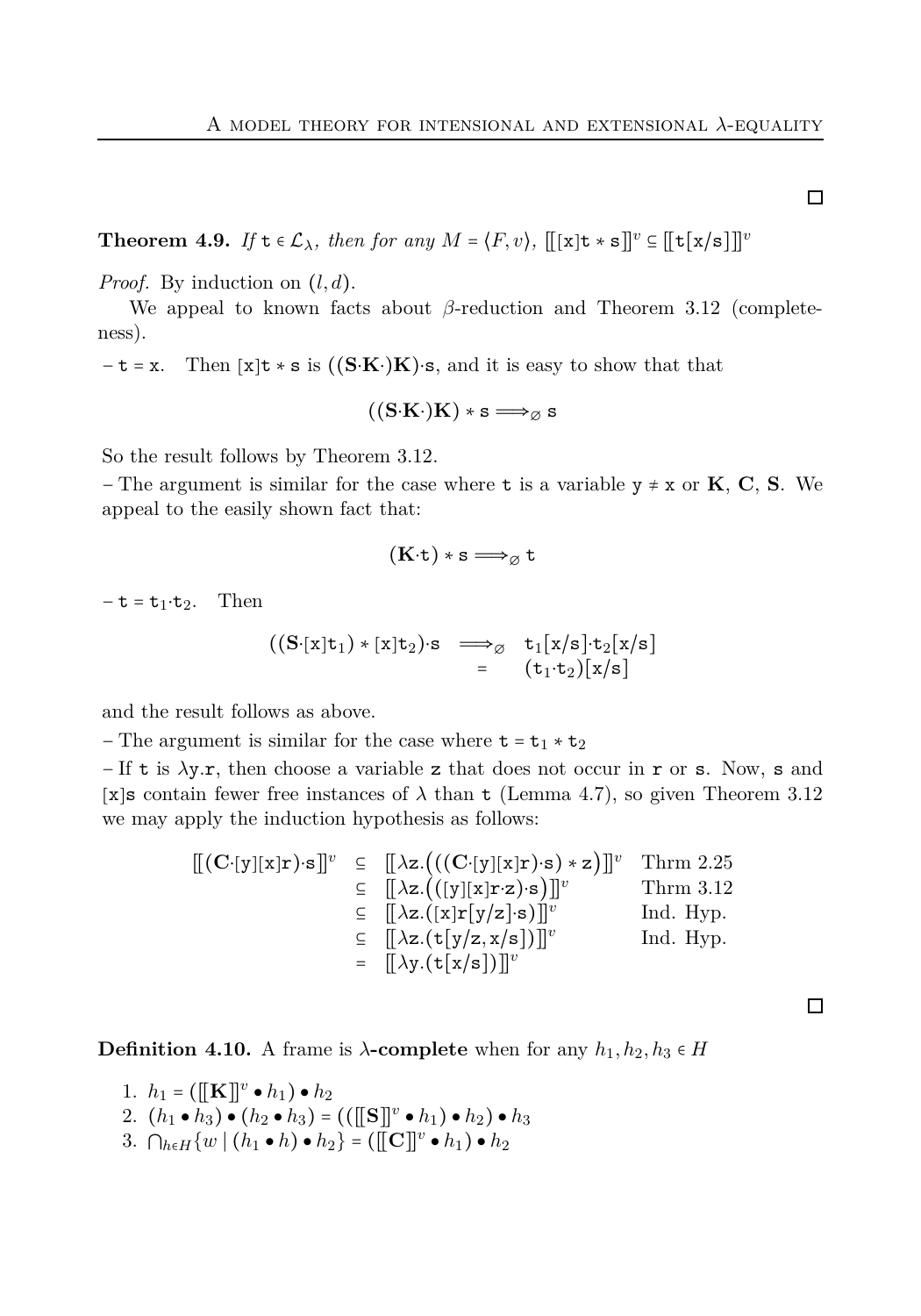A model  $\langle F, v \rangle$  is  $\lambda$ -complete if *F* is.

**Remark 4.11.** Notice that no  $h \in H$  can be empty if F is a non-trivial  $\lambda$ -complete frame. For if  $\emptyset \in H$  then for any  $h \in H$ ,  $h = (\llbracket \mathbf{K} \rrbracket^v \bullet h) \bullet \emptyset = \emptyset$ , so then  $H = \{\emptyset\}$ and  $[[t]]^v = [[s]]^v = \emptyset$  for any  $t, s$  and  $v$ .

We could have equivalently defined *λ*-complete frames by requiring that, for any *v*  $[[x]]^v = [[(K \cdot x) \cdot y]]^v, [[(x \cdot z) \cdot (y \cdot z)]]^v = [[((S \cdot x) \cdot y) \cdot z]]^v, [[\lambda z.((x \cdot z) \cdot y)]]^v = [[(C \cdot x) \cdot y]]^v$ and so on. But [4.10](#page-16-0) is preferable as its form is less dependent on the syntax. Since **K**, **S** and **C** are closed terms, we could even go further and replace  $[[\mathbf{K}]]^v$ ,  $[[\mathbf{S}]]^v$ and  $\llbracket \mathbf{C} \rrbracket^v$  with purely semantic expressions using Definition [2.13.](#page-5-0)

<span id="page-17-0"></span>**Theorem 4.12.** For any  $\lambda$ -complete  $\langle F, v \rangle$ , if  $\mathbf{t} \in \mathcal{L}_{\lambda}$  then  $[\![\mathbf{t}[x/s]]\!]^v \subseteq [\![ [x] \mathbf{t} \cdot \mathbf{s}]\!]^v$ .

*Proof.* Again, we proceed by induction on (*l, d*).

 $-t = x$ . Then  $x[x/s] = s$  and it is not hard to see that the definition of lambda completeness [\(4.10\)](#page-16-0) implies that  $[[s]]^v = [[(S·K)·K)·s]]^v$ .

 $\mathbf{F}$  - The argument is similar for the case where  $\mathbf{t} = \mathbf{y} \neq \mathbf{x}$  or  $\mathbf{t}$  is **K**, **C**, **S**.  $-\mathbf{t} = \mathbf{t}_1 \cdot \mathbf{t}_2$ . Then:

$$
\begin{array}{rcl}\n[[(\mathtt{t}_{1} \cdot \mathtt{t}_{2})[\mathtt{x}/\mathtt{s}]]]^{v} & = & [[\mathtt{t}_{1}[\mathtt{x}/\mathtt{s}]]]^{v} \bullet [[\mathtt{t}_{2}[\mathtt{x}/\mathtt{s}]]]^{v} \\
 & \subseteq & [[([\mathtt{x}]\mathtt{t}_{1} \cdot \mathtt{s})]]^{v} \bullet [[([\mathtt{x}]\mathtt{t}_{2} \cdot \mathtt{s})]]^{v} \qquad \text{Ind. Hyp.} \\
 & = & [[[[\mathtt{x}]\mathtt{t}_{1}]]^{v} \bullet [[\mathtt{s}]]^{v}) \bullet [[[\mathtt{x}]\mathtt{t}_{2}]]^{v} \bullet [[\mathtt{s}]]^{v} \qquad \text{Def 4.10} \\
 & = & [[([\mathtt{S}]]^{v} \bullet [[\mathtt{x}]\mathtt{t}_{1}]]^{v}) \bullet [[\mathtt{x}]\mathtt{t}_{2}]]^{v} \qquad \text{Def 4.10} \\
 & = & [[([\mathtt{x}]\mathtt{t}_{1} \cdot \mathtt{t}_{2}) \cdot \mathtt{s}]]^{v} \qquad \text{Def. 2.13} \\
 & = & [[([\mathtt{x}]\mathtt{t}_{1} \cdot \mathtt{t}_{2}) \cdot \mathtt{s}]]^{v} \qquad \text{Def. 4.6}\n\end{array}
$$

and the result follows as above.

− Suppose t is *λ*y*.*r. Let z be chosen so that it does not occur in t or s. Then using Lemma [2.24:](#page-7-1)

$$
\begin{array}{rcl}\n\left[\left(\lambda y.(\mathbf{r}[x/s])\right]\right]^{v} & = & \left[\left(\lambda z.(\mathbf{r}[y/z,x/s])\right]\right]^{v} \\
& \subseteq & \left[\left(\lambda z.((\mathbf{x}|\mathbf{r}[y/z])\cdot\mathbf{s})\right]\right]^{v} \\
& = & \left[\left(\lambda z.((\mathbf{x}|\mathbf{r})[y/z]\cdot\mathbf{s})\right]\right]^{v} \quad \text{Lemma 4.8} \\
& \subseteq & \left[\left(\lambda z.((\mathbf{y}|\mathbf{x}|\mathbf{r}\cdot\mathbf{z})\cdot\mathbf{s})\right]\right]^{v} \quad \text{Ind. Hyp.} \\
& \subseteq & \left[\left(\left(\mathbf{C}\cdot[\mathbf{y}][\mathbf{x}]\mathbf{r}\cdot\mathbf{s}\right)\right]\right]^{v} \quad \text{Def. 4.10} \\
& = & \left[\left((\mathbf{x}|\lambda y.\mathbf{r})\cdot\mathbf{s}\right]\right]^{v} \quad \text{Def. 4.6}\n\end{array}
$$

<span id="page-17-1"></span>**Corollary 4.13.** *If*  $\mathbf{t} \in \mathcal{L}_{\lambda}$  *then*  $[[\mathbf{t}[\mathbf{x}/s]]]^{v} = [[\lambda \mathbf{x}.\mathbf{t} \cdot \mathbf{s}]]^{v}$  *for any*  $\lambda$ -complete model  $\langle F, v \rangle$ *.* 

口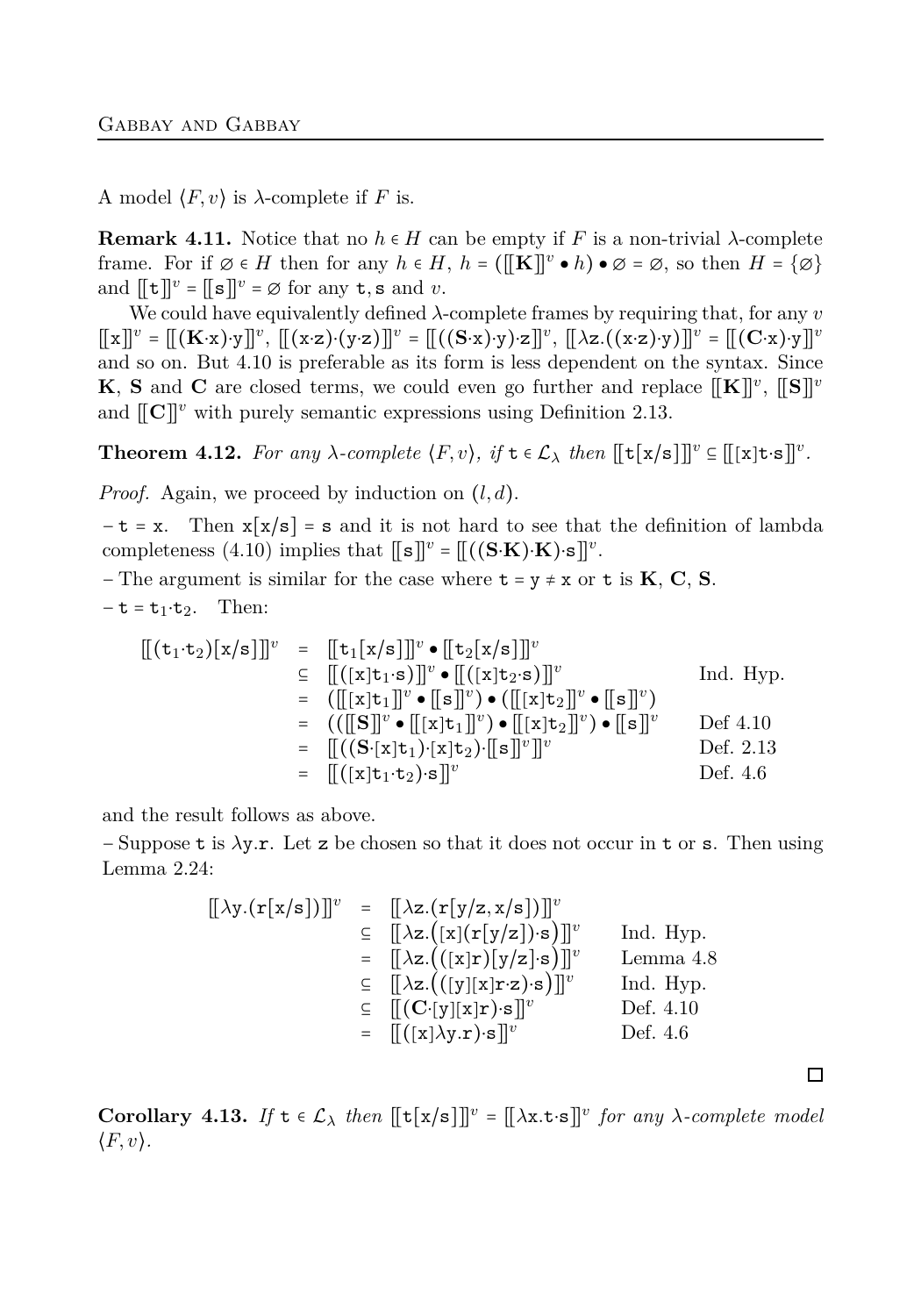□

*Proof.* Since  $\bullet \subseteq \circ$  we have that  $[[\lambda x.t.\, \cdot s]]^v \subseteq [[\lambda x.t.\, \cdot s]]^v$ , and so Theorem [4.9](#page-16-1) entails that  $[[\lambda \mathbf{x}.\mathbf{t}\cdot\mathbf{s}]]^v \subseteq [[\mathbf{t}[\mathbf{x}/\mathbf{s}]]]^v$ .

And conversely:

 $[[t[x/s]]]^{v} \subseteq [[x]t\cdot s]]^{v}$  Thrm [4.12](#page-17-0) ⊆ [[*λ*x*.*([x]t ∗ x)⋅s]]*<sup>v</sup>* Thrm [3.12,](#page-11-0) Lemma [2.24,](#page-7-1) Lemma [4.7](#page-15-1)  $\subseteq$   $[[\lambda x.t.\s]$ <sup>*v*</sup> Thrm [4.9](#page-16-1)

We now have a means of characterising *β*-equality semantically.

**Corollary 4.14.** *If*  $t, s \in L_\lambda$  *then,*  $t \implies \beta s$  *iff*  $[[t]]^v \subseteq [[s]]^v$  *for all*  $\lambda$ *-complete models*  $\langle F, v \rangle$ *.* 

*Proof.* By [4.13](#page-17-1) if  $\langle \mathbf{t}, \mathbf{s} \rangle \in \beta$  then  $[[\mathbf{t}]]^v \subseteq [[\mathbf{s}]]^v$  in all *λ*-complete frames. Furthermore if  $t \Longrightarrow_{\beta} s$  then  $[[t]]^v \notin [[s]]^v$  in the canonical model for  $\beta$ . It is not hard to verify that the canonical frame is *λ*-complete. 口

<span id="page-18-1"></span>**Corollary 4.15.** *A frame is λ-complete iff it is β-sensitive*

**Definition 4.16.** A frame is **fully extensional** when  $h = \bigcap_{h' \in H} \{w \mid w \circ h' \subseteq h \bullet h'\}$ for all  $h \in H$ . A model  $\langle F, v \rangle$  is fully extensional when *F* is.

<span id="page-18-0"></span>**Remark 4.17.** Looking at Definition [2.13](#page-5-0)  $h = [[\mathbf{t}]]^v$  implies  $\bigcap_{h' \in H} \{w \mid w \circ h' \subseteq$  $h \cdot h'$ } =  $[\![\lambda x.(\mathbf{t}\cdot\mathbf{x})]\!]^v$  for  $x \notin \mathbf{t}$ . So if a frame is fully extensional then, for any  $\mathbf{t}$  and any *v*,  $[\lbrack \lbrack \mathbf{t} \rbrack]$ <sup>*v*</sup> =  $[\lbrack \lambda \mathbf{x}(\mathbf{t} \cdot \mathbf{x}) \rbrack]$ <sup>*v*</sup> for **x** not free in **t**. This implies, by reasoning similar to Corollary [3.15,](#page-12-1) that  $\bullet = \circ$ .

**Definition 4.18.** Let  $\eta = \{(\lambda x.(y \cdot x), y), (y, \lambda x.(y \cdot x))\}$  and let  $\beta \eta = \beta \cup \eta$ .

**Theorem 4.19.** *If*  $t, s \in L_\lambda$  *then,*  $t \Longrightarrow_{\beta\eta} s$  *iff*  $[[t]]^v \subseteq [[s]]^v$  *for all fully extensional λ-complete models* ⟨*F, v*⟩*.*

*Proof.* It is straightforward to verify (see Remark [4.17\)](#page-18-0) that  $t \implies \beta \eta$  s implies that  $[[t]]^v \subseteq [[s]]^v$  in all fully extensional, *λ*-complete models. Conversely, if  $t \Longrightarrow_{\beta\eta} s$ then  $[[t]]^v \notin [[s]]^v$  in the canonical model for  $\beta\eta$ , it is not hard to show that it is *λ*-complete and fully extensional.  $\Box$ 

**Definition 4.20.** Say that a frame is **combinatorially complete** when for any  $h_1, h_2, h_3$  ∈ *H* 

1.  $h_1 = (\llbracket \mathbf{K} \rrbracket^v \bullet h_1) \bullet h_2$ 2.  $(h_1 \bullet h_3) \bullet (h_2 \bullet h_3) = (([[S]]^v \bullet h_1) \bullet h_2) \bullet h_3$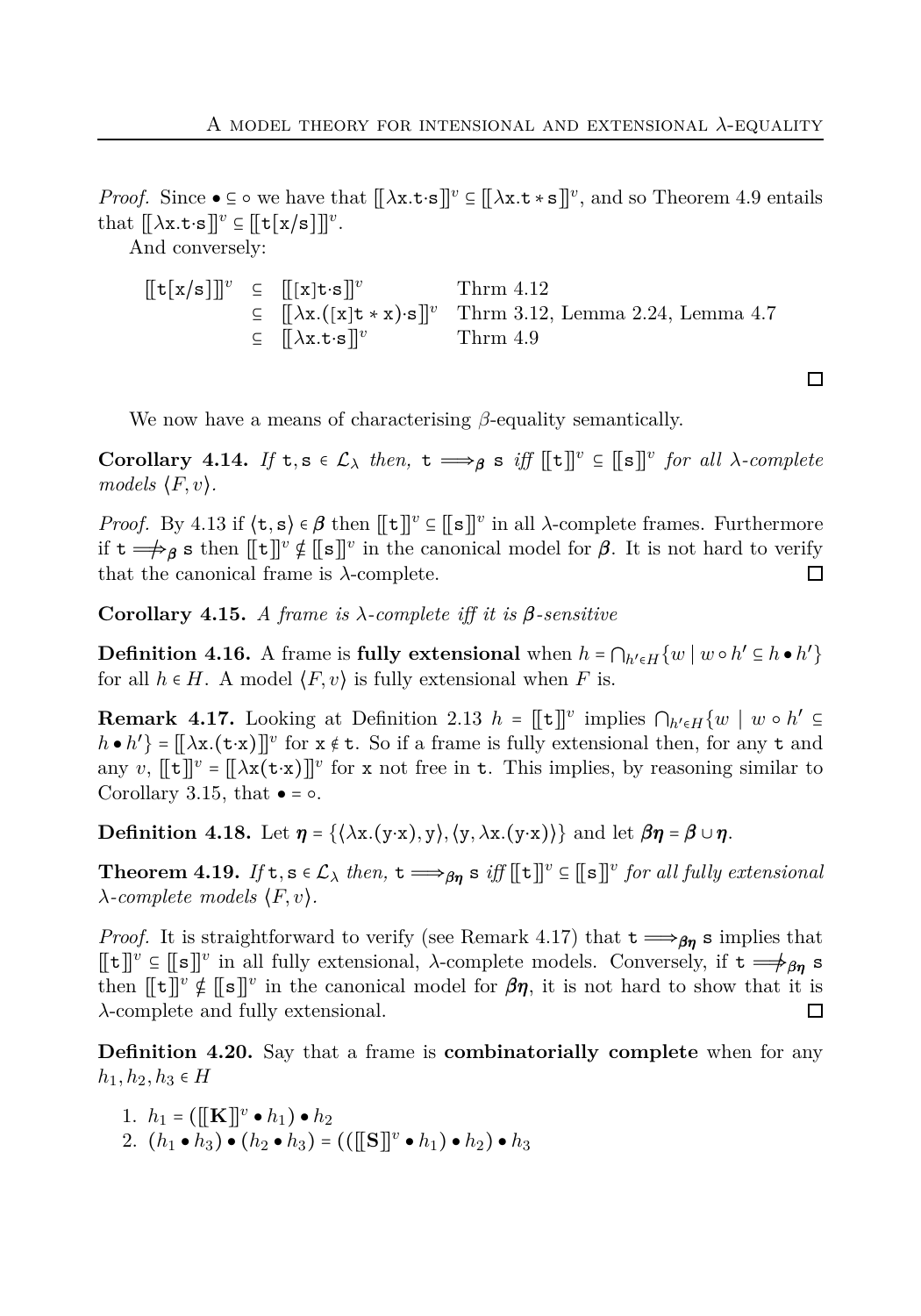This is the familiar notion of combinatory completeness as used in characterisations of lambda models in terms of combinatory algebras (e.g. see [\[12,](#page-22-1) p.228]). We now get the following result.

<span id="page-19-1"></span>**Theorem 4.21.** *A fully extensional frame (model) is λ-complete if it is combinatorially complete.*

*Proof.* Again, given Theorem [3.12](#page-11-0) we argue partially syntactically. First note that the first two conditions of Definition [4.10](#page-16-0) are met if *F* is combinatorially complete.

Now we argue that if a frame  $F$  is combinatorially complete, then for any  $v$ ,

$$
[\![(x\cdot z)\cdot y]\!]^\mathit{v} = [\![(C\cdot x)\cdot y)\cdot z]\!]^\mathit{v}
$$

Given soundness (Theorem [2.25\)](#page-8-1) and known facts about combinators (e.g. [\[12,](#page-22-1) p.25]), if *F* is combinatorially complete then  $[[ (x-z) \cdot y] ]^v = [[ ( (C' \cdot x) \cdot y) \cdot z] ]^v$  for some particular complex expression  $\mathbf{C}'$  given in terms of  $\mathbf{S}$  and  $\mathbf{K}$ .<sup>7</sup> Moreover, since *F* is fully extensional, i.e.  $[\![\lambda \mathbf{x}(\mathbf{t} \cdot \mathbf{x})]\!]^v = [\![\mathbf{t}]\!]^v$  for any  $\mathbf{t} \in \mathcal{L}_{\lambda}$ , then

$$
[[\mathbf{C}']]^v = [[\lambda xyz.((\mathbf{C}'\cdot \mathbf{x})\cdot \mathbf{y})\cdot \mathbf{z}]]^v = [[\lambda xyz.((\mathbf{x}\cdot \mathbf{r})\cdot \mathbf{y})]]^v = [[\mathbf{C}]]^v
$$

and so  $[[(x-z)\cdot y]]^v = [[((C'\cdot x)\cdot y)\cdot z]]^v = [[((C\cdot x)\cdot y)\cdot z]]^v$ .

So if *F* is combinatorially complete then:

 $[\![\lambda z.\{(\mathbf{x}\cdot\mathbf{z})\cdot\mathbf{y})\!]^v \subseteq [\![\lambda z.\{(\mathbf{C}\cdot\mathbf{x})\cdot\mathbf{y}\cdot\mathbf{z}\}]\!]^v$  by the above ⊆ [[(**C**⋅x)⋅y]]*<sup>v</sup>* as *F* is fully extensional

<span id="page-19-0"></span>and so the third condition of [4.10](#page-16-0) is met.

# **5 Faithfulness**

The completeness result [4.15](#page-18-1) relates *λ* theories to *faithful λ*-complete frames. Faithfulness was defined in [2.17](#page-6-0) partially syntactically: a faithful frame is one that has a denotation  $h \in H$  for every  $\lambda$ -term **t**.

It is natural to seek a characterisation of faithfulness that does not require explicit reference to the syntax, i.e. a purely semantic one. Can we provide a description, only in terms of *H* and *R*, of structural properties a frame must have in order that there is an  $h \in H$  to be the denotation of each  $\lambda$ -term? The difficulty lies in the denotation of *λ*-terms of the form *λ*x*.*s. We might know what must hold of *H* for it to include the denotation of s, but what of *λ*x*.*s? *λ*x acts like a kind of quantifier

 $\Box$ 

 ${}^{7}C'$  is  $(S \cdot ((B \cdot B) \cdot S)) \cdot (K \cdot K))$  where **B** is short for  $(S \cdot (K \cdot S)) \cdot K$ .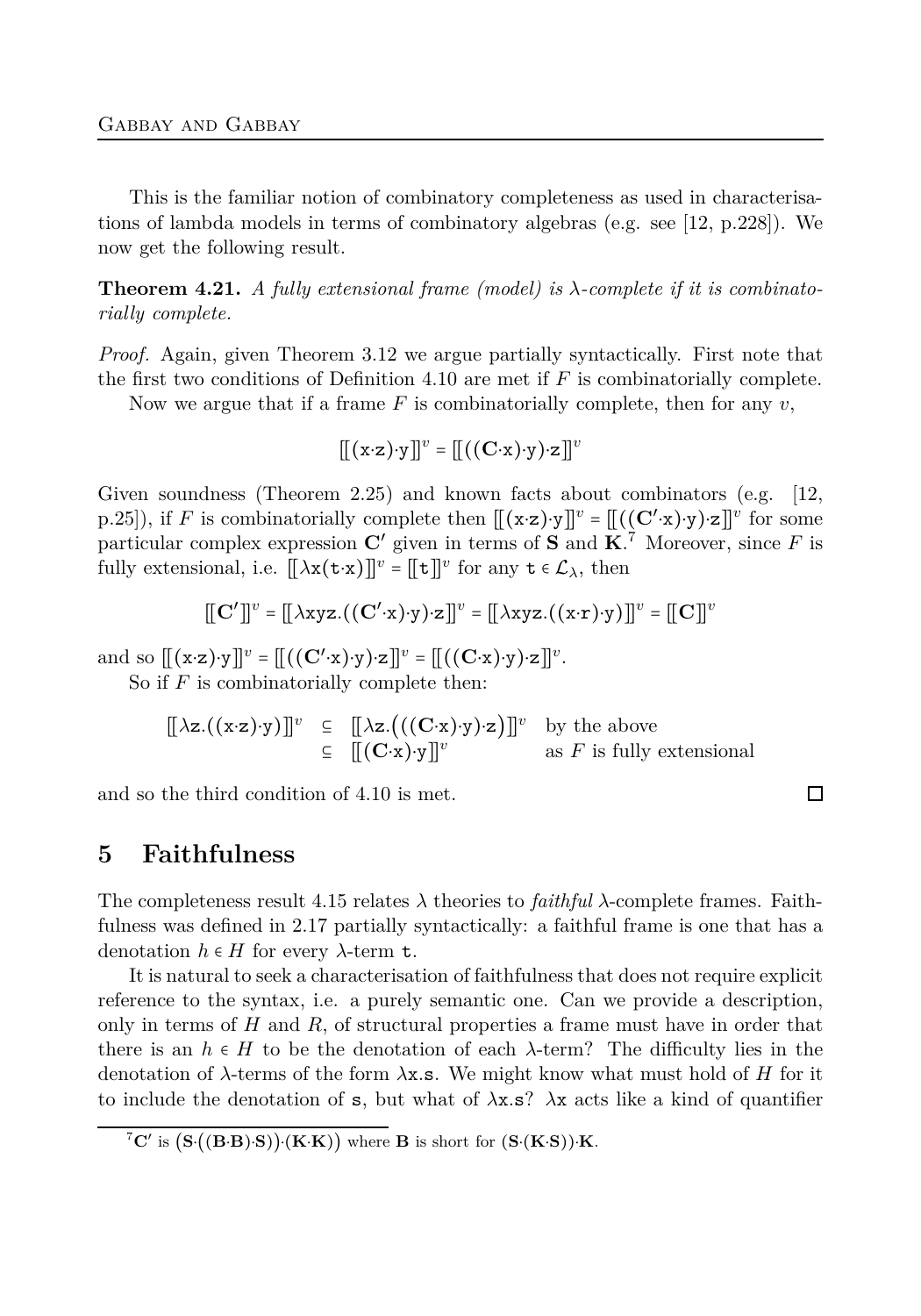which binds in s. So the denotation of *λ*x*.*s depends not just on s but on the denotations of  $s$  for all possible interpretations of  $x$  (assuming it is free in  $s$ ).

What we have just described is an instance of the more general problem of syntax-free interpretations of quantification and binding (and substitution). We can solve the problem here for the the special case of a syntactic theory of  $\lambda$ -equality (i.e. a  $\beta$ -sensitive, or  $\lambda$ -complete, theory):<sup>8</sup>

<span id="page-20-0"></span>**Theorem 5.1.** If an intensional frame F is  $\lambda$ -complete and also for any  $S_1, S_2 \subseteq$ P(*W*)*:*

- <span id="page-20-2"></span><span id="page-20-1"></span>*1.*  $[[\mathbf{K}]]^v$ ,  $[[\mathbf{S}]]^v$ ,  $[[\mathbf{C}]]^v$   $\in$  *H (for some/any v)*,
- <span id="page-20-3"></span>2. *if*  $S_1$ ,  $S_2$  ∈ *H then*  $S_1$  •  $S_2$  ∈ *H*.

*3. if*  $S_1 \in H$  *then*  $\bigcap_{h \in H} \{w \mid S \circ h \subseteq S_1 \circ h\} \in H$  (*i.e.*  $[\![\lambda y(x * y)]\!]^{v[x \to S_1]} \in H$ ),

*then F is faithful.*

*Proof.* First notice that condition [\(1\)](#page-20-1) is independent of *v* as **K**, **S** and **C** are all closed terms. Also note that by Definition [2.17,](#page-6-0) a frame is faithful when it guarantees an interpretation in *H* for every term of  $\mathcal{L}_{\lambda}$  (i.e. terms not containing \*). Condition [\(2\)](#page-20-2) states that *H* is closed under •. Condition [\(3\)](#page-20-3) says that if  $[[x]]^v \in H$  then so is [[*λ*y(x ∗ y)]]*<sup>v</sup>* . Given closure under ● this condition [\(3\)](#page-20-3) could be replaced by the condition that  $[\![\lambda \mathbf{x} \mathbf{y}(\mathbf{x} * \mathbf{y})\!]^v \in H$ .

We must argue that for any valuation  $v$ ,  $[[t]]^v \in H$  for all  $t \in \mathcal{L}_{\lambda}$ . We do so by induction on t.

 $-\mathbf{t}$  is a variable x. Then  $[[\mathbf{t}]]^v \in H$  by the definition of valuations [2.12.](#page-4-2)

− t is s⋅r.Then the result follows by condition [\(2\)](#page-20-2) and the induction hypothesis.

− t is *λ*x*.*s. Then by the induction hypothesis [[r]]*<sup>v</sup>* ∈ *H* for every subterm r of s. Now [x]s contains no free occurrences of x and is a concatenation, by the  $\cdot$ symbol, only of instances of  $\mathbf{K}, \mathbf{S}, \mathbf{C}$  and subterms of  $\mathbf{s}$ . So by conditions  $(1), (2)$  $(1), (2)$ [[[x]s]]*<sup>v</sup>* ∈ *H*. But then by condition [\(3\)](#page-20-3) and Lemma [2.16.](#page-5-1)2, [[*λ*x*.*([x]s ∗ x)]]*<sup>v</sup>* ∈ *H*. Finally, given *λ*-completeness we may conclude from Theorems [4.9](#page-16-1) and [4.12.](#page-17-0)1 that  $[[[x]s * x]]^v = [[s]]^v$  and so  $[[\lambda x.s]]^v \in H$ 

<span id="page-20-4"></span>**Corollary 5.2.** *If an extensional frame F is λ-complete and the three conditions of [5.1](#page-20-0) hold, then F is faithful.*

#### $\Box$

 ${}^8$ The mathematical designs of this paper, combined with those of [\[5,](#page-22-9) [7\]](#page-22-10), give rise to a more general solution for *λ*-reduction in [\[8\]](#page-22-4).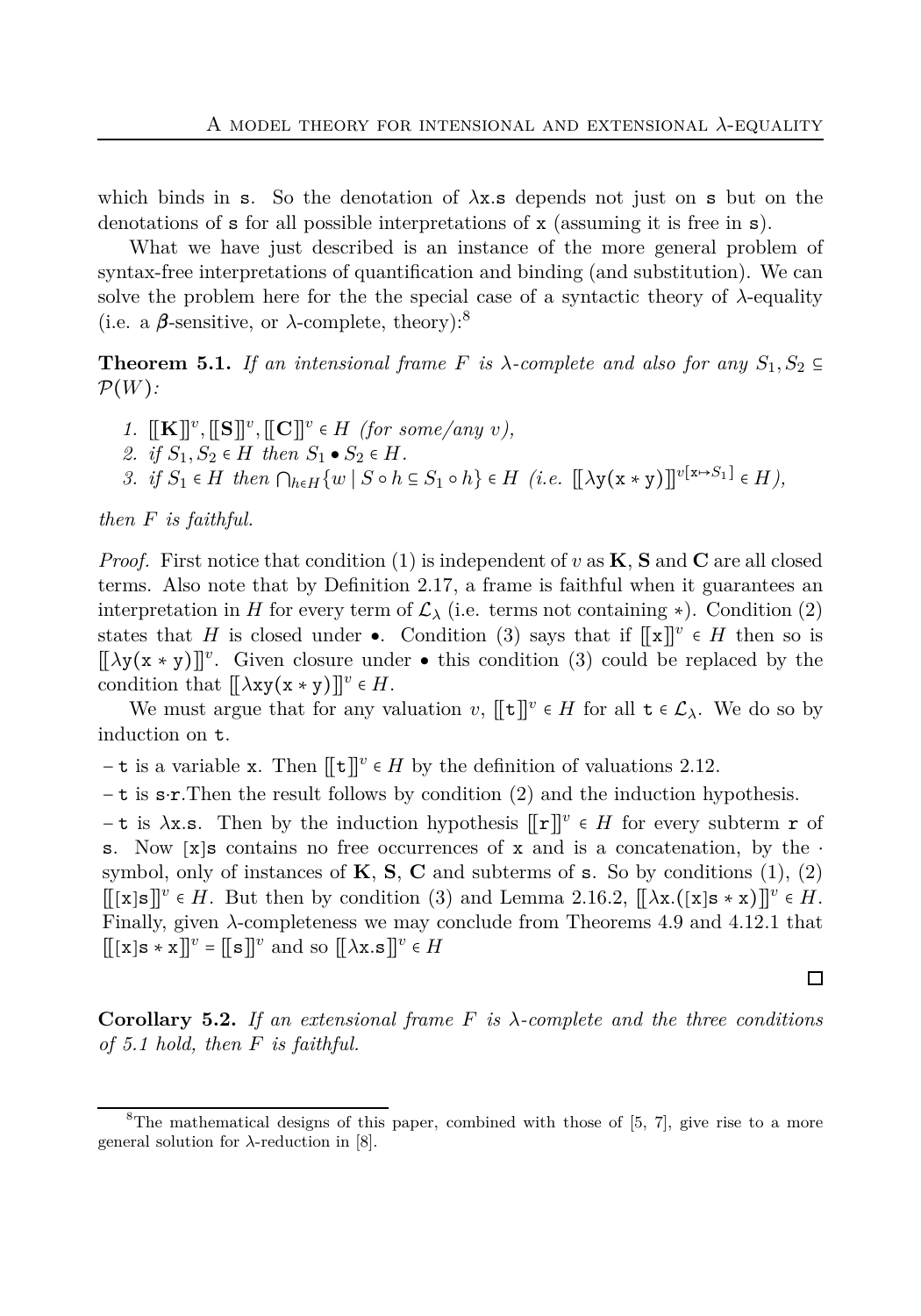**Remark 5.3.** It is easy to verify that the converses of [5.1](#page-20-0) and [5.2](#page-20-4) hold. Moreover, for the case of a fully extensional frame, we know from [4.21](#page-19-1) that combinator completeness implies *λ*-completeness. It is then not hard to see that the conditions of [5.1](#page-20-0) become instances of the definition of a syntax-free model of the *λ*-calculus. For example [\[12,](#page-22-1) p.237], condition [\(3\)](#page-20-3) corresponds to the so-called (although not by [\[12\]](#page-22-1)) Meyer-Scott axiom.

# **6 Further work**

The methods used here resemble those behind the models of *λ*-calculus constructed by Engeler, Meyer, Plotkin and Scott (e.g. in [\[4,](#page-22-11) [14\]](#page-22-12) and in [\[1,](#page-22-7) §18-19]) which are the basis of *graph models*.

The frames presented here have the components  $W$ ,  $\bullet$  and  $H$ . Both  $\bullet$  and  $W$  have an analogue in graph models, and the differences between them and their analogues are not of great significance: it is not hard to associate each graph model with an equivalent extensional frame (see Remark [2.15\)](#page-5-2). The analogue of *H* in graph models is that denotations are drawn from the powerset of the domain (the analogue of *W*). The fact that in the models and frames of this paper *H* can be something other than  $\mathcal{P}(W)$  is significant. The completeness theorem [3.12](#page-11-0) shows this, for it implies that every consistent  $\lambda$ -theory can be associated with a frame, and yet as shown by Salibra  $[17]$  there are  $\lambda$ -theories for which there are no graph models.

The models of this paper separate *expansion* and *reduction* for both *β*− and *η*− as distinct semantic properties of a model. Interestingly, *β*-reduction and *η*expansion are natural features of the models (there is independent evidence that this is natural [\[13\]](#page-22-8)). *η*-expansion arises from  $\lambda$ -abstraction and application being defined over the same underlying function  $\bullet$ . If we use two underlying functions  $\bullet$ and  $\circ$  instead, where  $\bullet \subseteq \circ$ , so that  $\lambda$  abstracts over  $\circ$  and application applies  $\bullet$ , then we obtain models free from *η*-expansion.

We could also reverse this 'trick' so that  $\lambda$  abstracts over the  $\bullet$  and application applies ○, and thus obtain models free from *β*-reduction. This may sound perverse but recall that meta-programming languages — languages that can suspend their own evaluation and/or quote their own syntax — are devoted to switching off *β*reduction in a controlled manner, and the connections to modal logic have already been noted, where possible worlds correspond to deeper or shallower levels of suspen-sion or quoting (see MetaML [\[15\]](#page-23-3) and CMTT [\[16,](#page-23-4) [9\]](#page-22-13)). This suggests the possibility of models for a variety of interacting *λ*-operators over a hierarchy of underlying application relations.

Finally, further work is needed in improving the semantic characterisations, in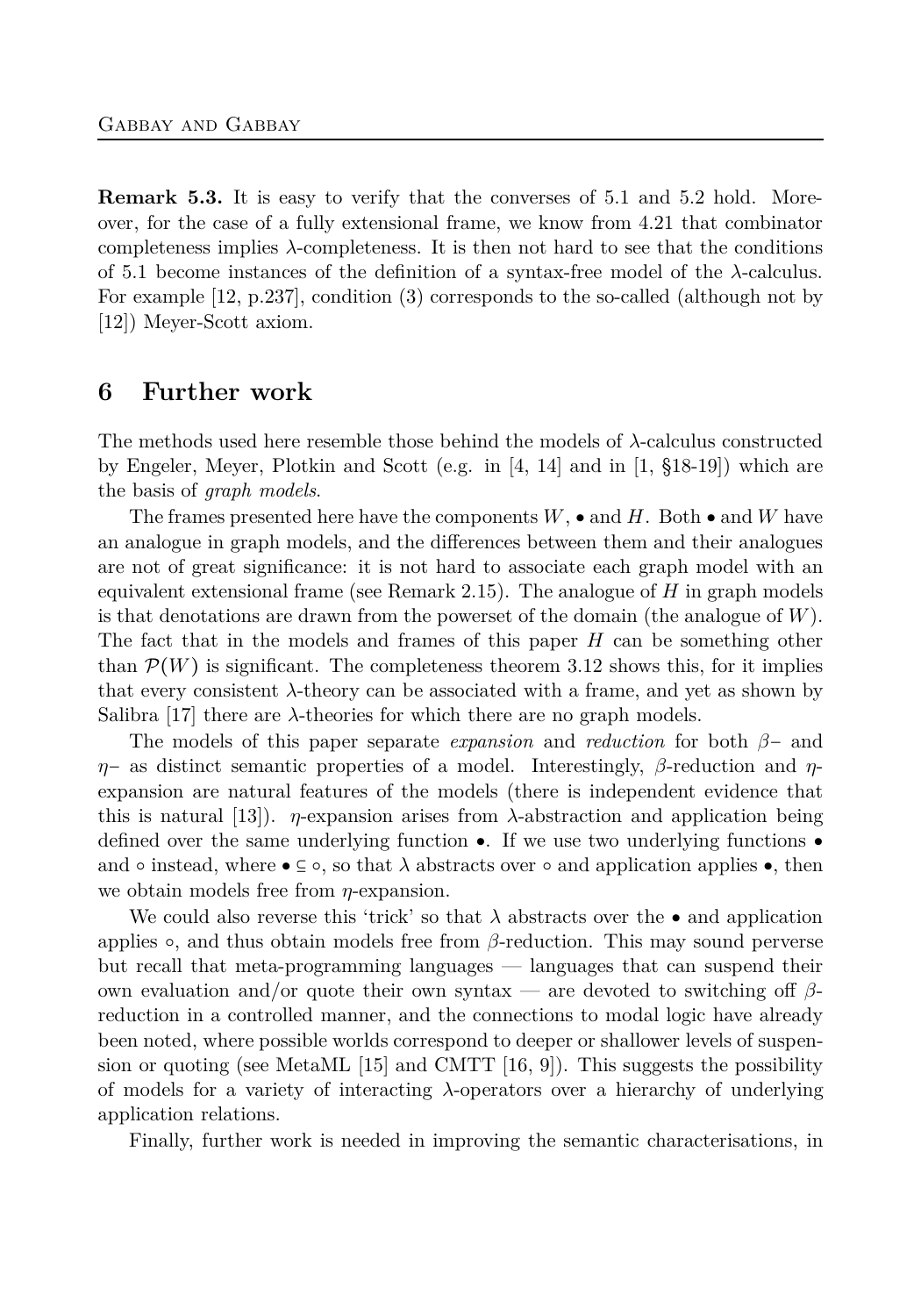terms of • and  $\circ$ , of frames that are Γ-sensitive for interesting Γ. For example, can we provide a helpful semantic characterisation of theories that contain the schema of *η*-reduction? We can do it in terms of *H* by specifying that, for any  $S \in H$ ,  $\bigcap_{h\in H}\{w\mid w\circ h\subseteq S\bullet h\}\subseteq S$ , but it would also be interesting to look for conditions on  $\bullet$  and  $\circ$  alone that correspond to this, independently of  $H$ .

# <span id="page-22-7"></span>**References**

- <span id="page-22-2"></span>[1] Henk P. Barendregt. *The Lambda Calculus: its Syntax and Semantics (revised ed.)*. North-Holland, 1984.
- <span id="page-22-6"></span>[2] Christoph Benzmüller, Chad E. Brown, and Michael Kohlhase. Higher-order semantics and extensionality. *Journal of Symbolic Logic*, 69:1027–1088, 2004.
- <span id="page-22-11"></span>[3] H.B. Enderton. *A Mathematical Introduction to Logic*. Academic Press, 1972.
- <span id="page-22-9"></span>[4] Erwin Engeler. Algebras and combinators. *Algebra Universalis*, 13:389–392, 1981.
- [5] Michael Gabbay. A proof-theoretic treatment of *λ*-reduction with cut-elimination: *λ*calculus as a logic programming language. *Journal of Symbolic Logic*, 76(2):673–699, 2011.
- <span id="page-22-0"></span>[6] Michael Gabbay and Murdoch James Gabbay. A simple class of kripke-style models in which logic and computation have equal standing. In Edmund M. Clarke and Andrei Voronkov, editors, *LPAR (Dakar)*, volume 6355 of *Lecture Notes in Computer Science*, pages 231–254. Springer, 2010.
- <span id="page-22-10"></span>[7] Murdoch J. Gabbay. Semantics out of context: nominal absolute denotations for first-order logic and computation. 2012. Submitted; available as arXiv preprint arxiv.org/abs/1305.6291.
- <span id="page-22-4"></span>[8] Murdoch J. Gabbay and Michael J. Gabbay. Representation and duality of the untyped lambda-calculus in nominal lattice and topological semantics, with a proof of topological completeness. 2012. Submitted; available as arXiv preprint arxiv.org/abs/1305.5968.
- <span id="page-22-13"></span>[9] Murdoch J. Gabbay and Aleksandar Nanevski. Denotation of contextual modal type theory (CMTT): syntax and metaprogramming. *Journal of Applied Logic*, 11:1–29, March 2013.
- <span id="page-22-5"></span>[10] Robert Goldblatt. *Logics of Time and Computation*. Number 7 in CSLI Lecture Notes. Center for the Study of Language and Information, 2. edition, 1992.
- <span id="page-22-3"></span><span id="page-22-1"></span>[11] Leon Henkin. Completeness in the theory of types. *Journal of Symbolic Logic*, 15:81–91, 1950.
- <span id="page-22-8"></span>[12] J. Roger Hindley and Jonathan P. Seldin. *Lambda-Calculus and Combinators, An Introduction*. Cambridge University Press, 2nd edition, 2008.
- <span id="page-22-12"></span>[13] C. Barry Jay and Neil Ghani. The virtues of eta-expansion. *Journal of Functional Programming*, 5(2):135–154, April 1995.
- [14] Albert R. Meyer. What is a model of the lambda calculus? *Information and Control*, 1(52):87–122, 1982.